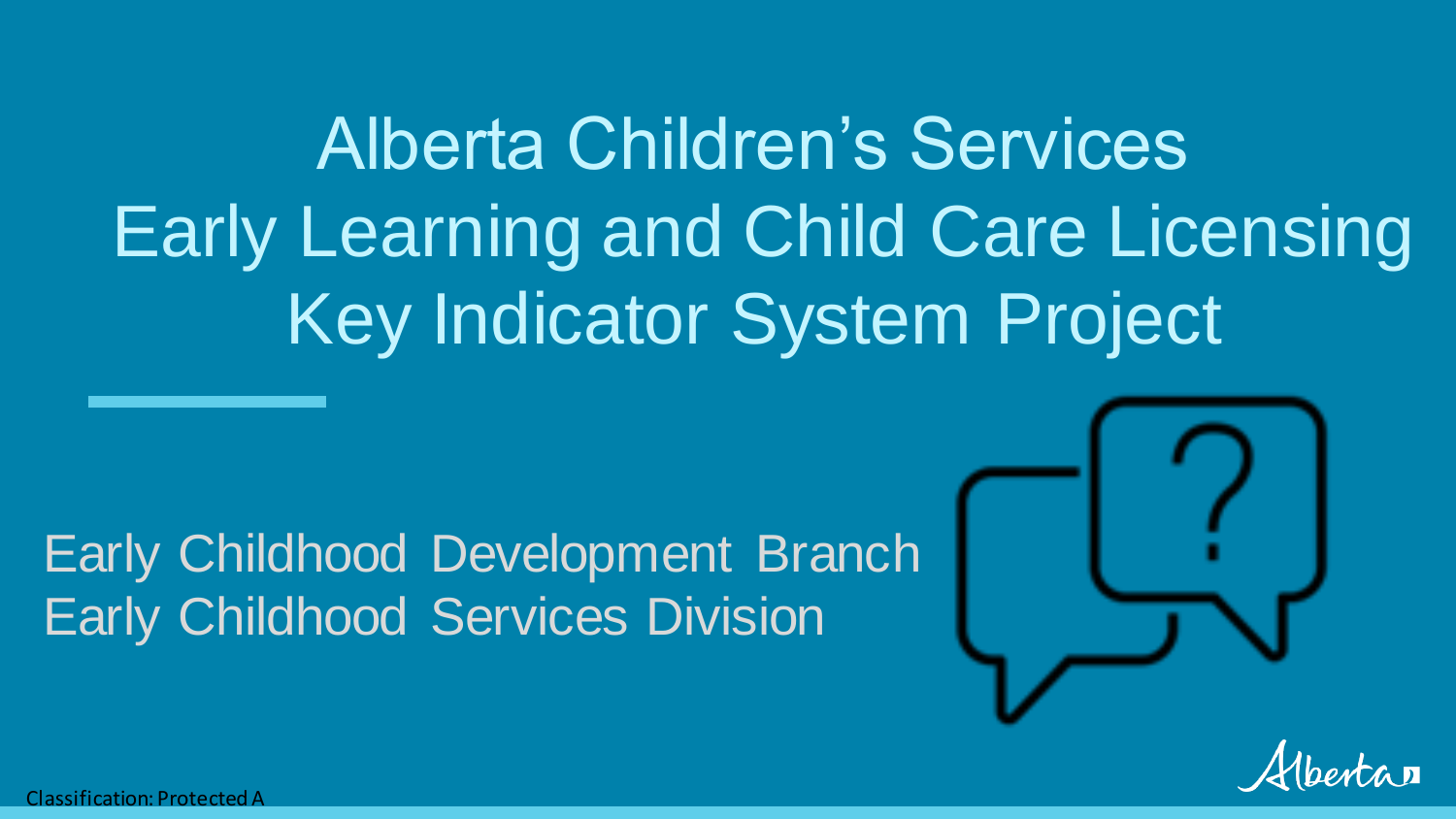# Agenda

- 1. Targeted Measurement in Licensing
- 2. Partnership with the National Association for Regulatory Administration.
- 3. Key Indicator Use in Alberta
- 4. Project Development and Timelines
- 5. Question and Answer

Classification: Protected A 2

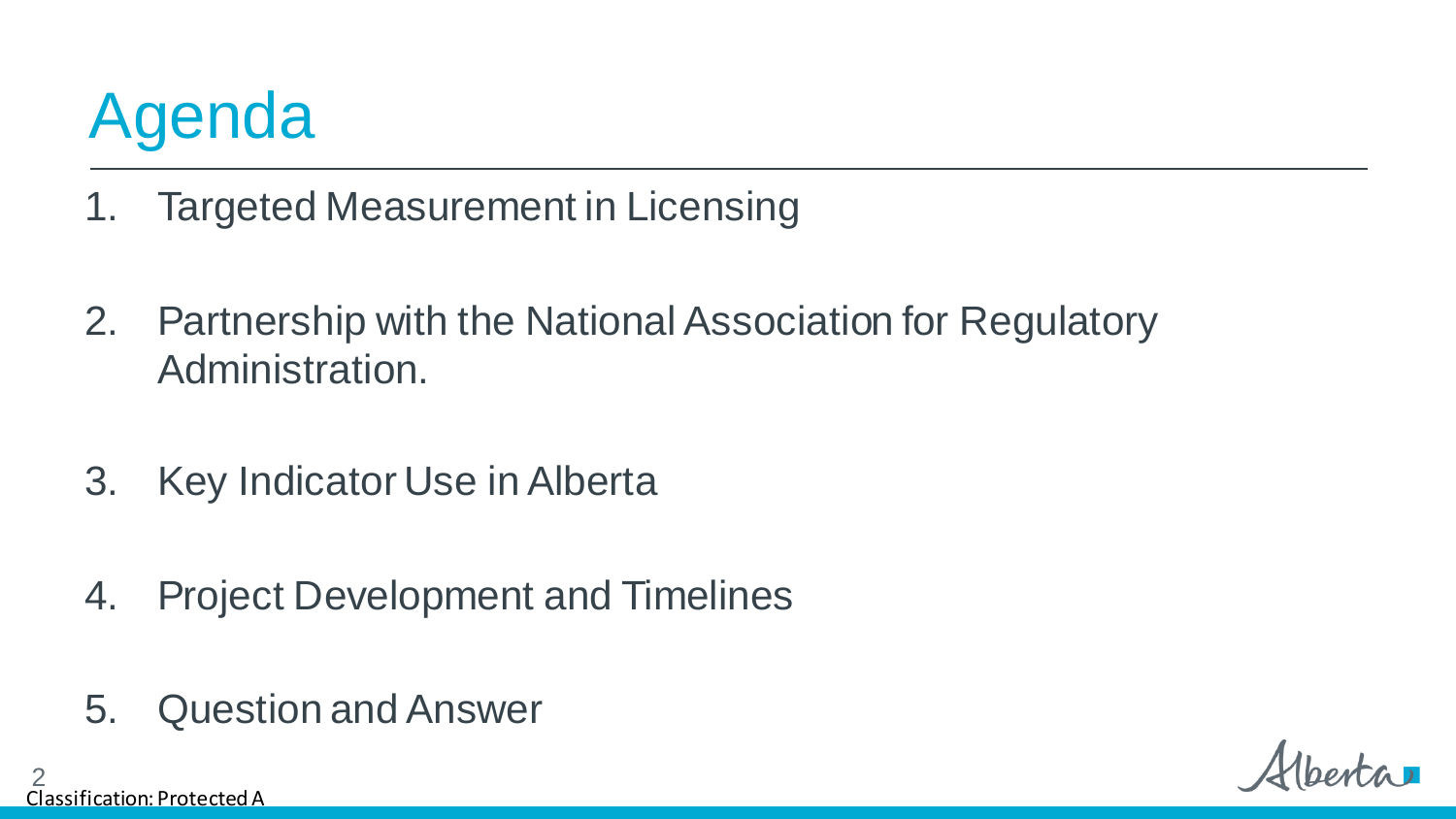# Targeted Measurement in Licensing

# **Key Indicator Systems**

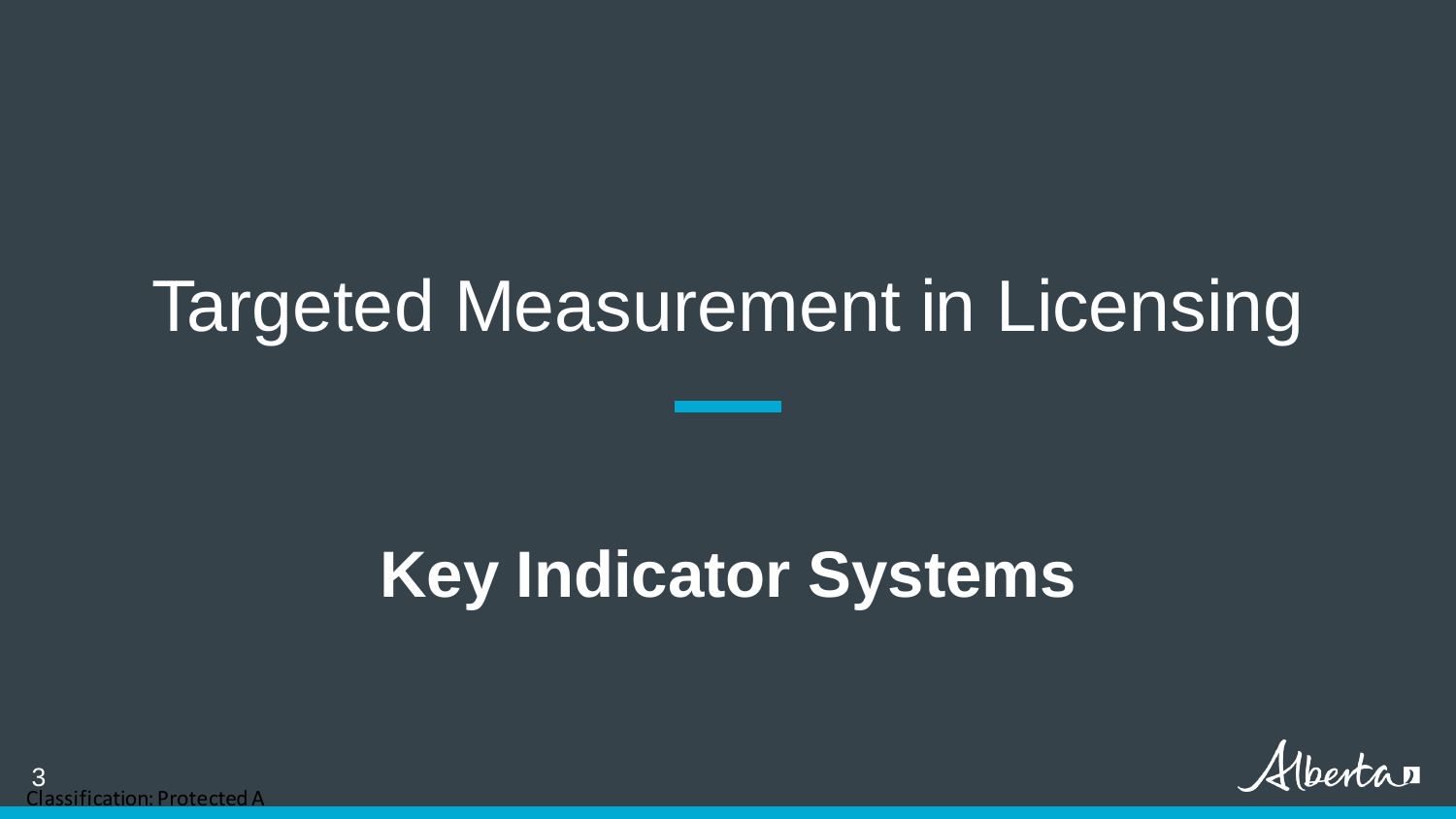"What are the key indicators that distinguish high quality programs? It is not about finding more or less rules/regulations/standards, it is about finding the **"right"** rules/regulations/standards that help produce positive outcomes for children".

> **https://drfiene.files.wordpress.com/2016/11/ trc-fiene-11-16a.pdf**

Classification: Protected A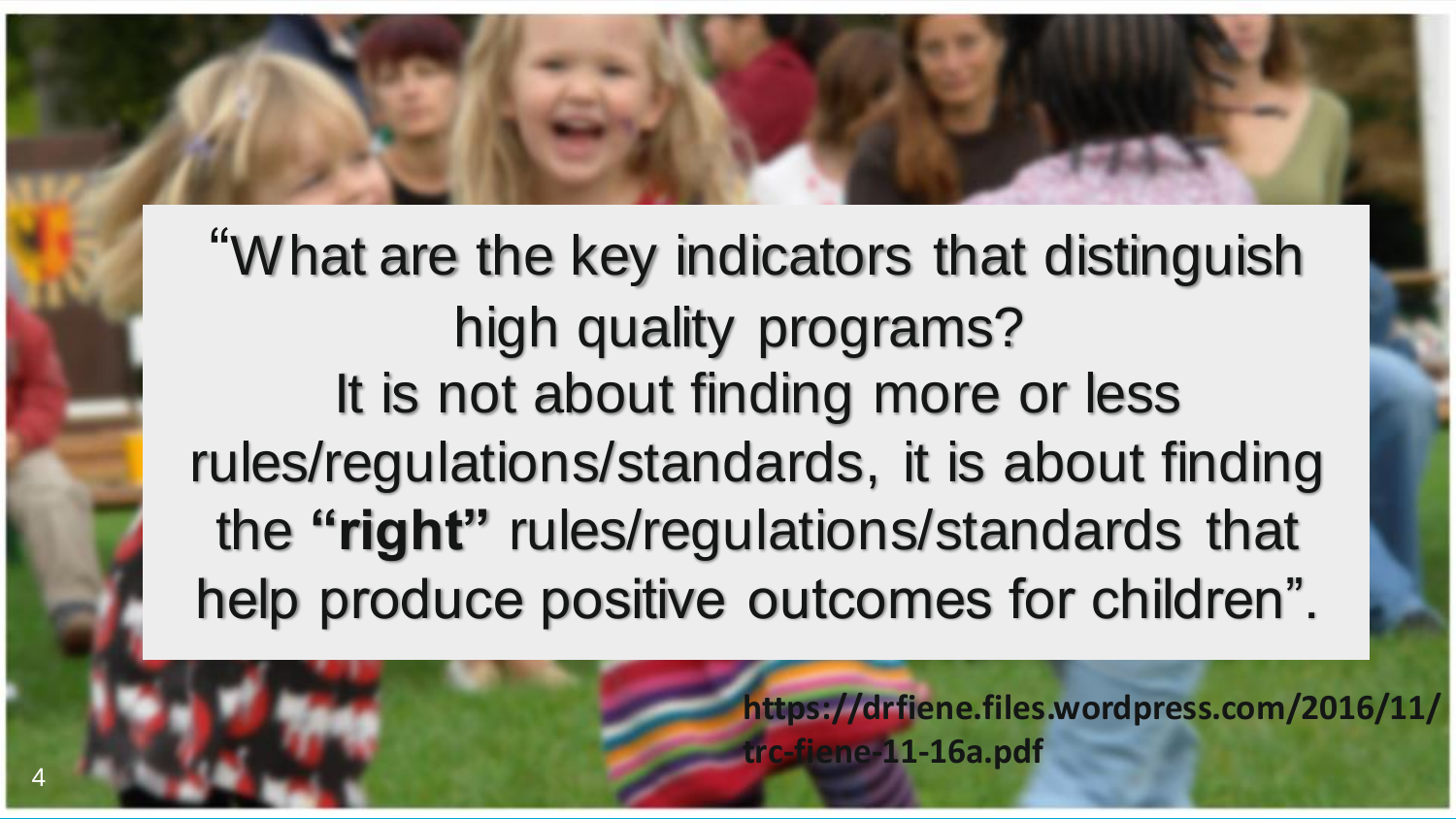### **Targeted Measurement Tools**

**Targeted measurement tools** are licensing inspection methods that increase the effectiveness and efficiency of a regulatory oversight agency without producing recurring operational costs.

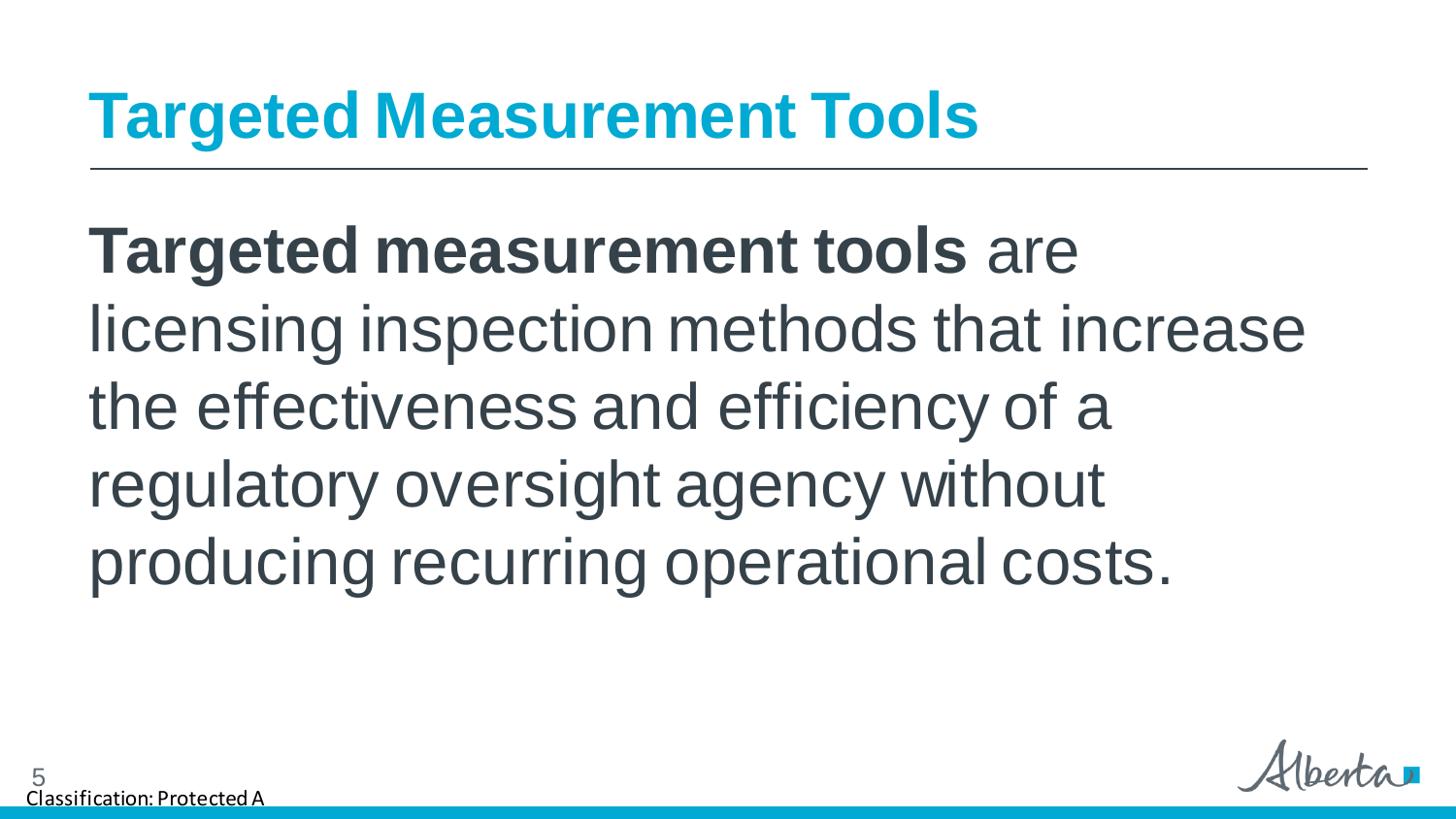### Targeted Measurement (Continued)

**Traditional Licensing** involves measuring compliance with all regulations in all settings on a recurring basis.

**Targeted Measurement** – also called "Differential Monitoring" – uses a licensee's history of regulatory compliance to determine how often inspections occur and/or what regulations are measured during inspections.

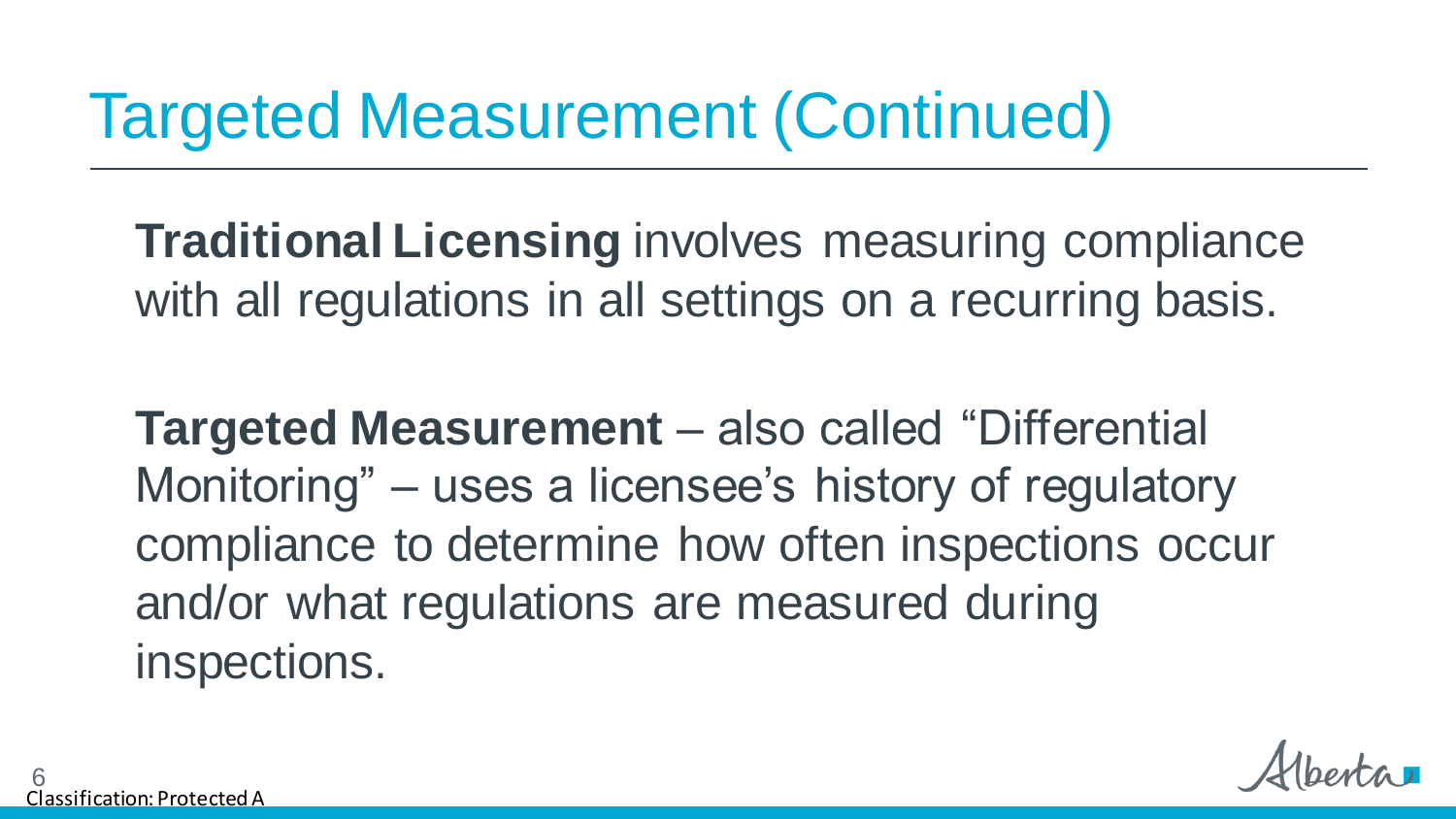# Key Indicator Systems (KIS**)**

**Definition:**

**Key Indicator Systems** are a kind of targeted measurement tool that identifies a subset of licensing regulations that statistically predict compliance with the entire set of regulations.

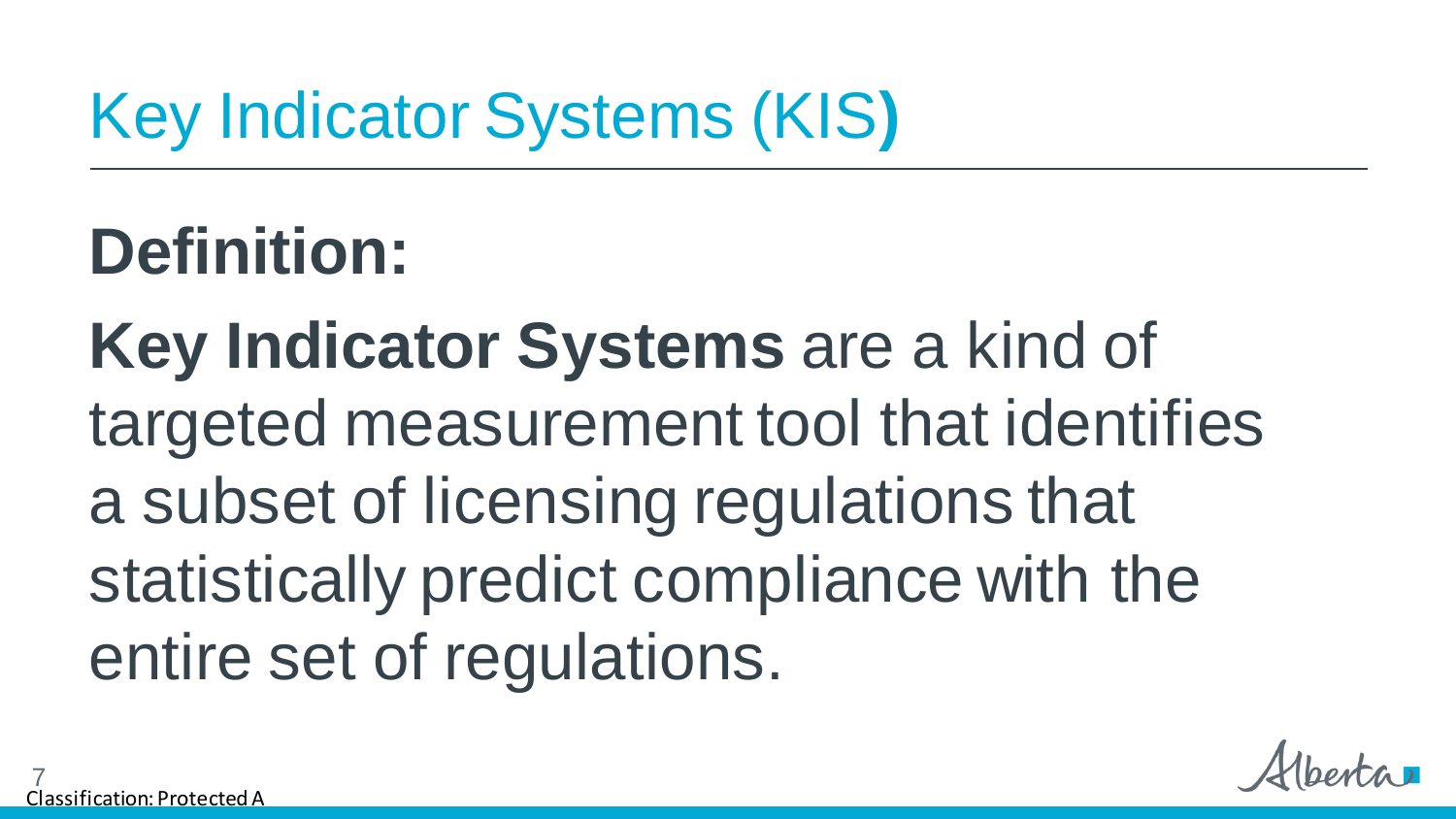### How KIS Work

In general, child care programs are either:

• High compliance settings, where few violations are found during inspections.

OR

• Low compliance settings, where many violations are found during inspections.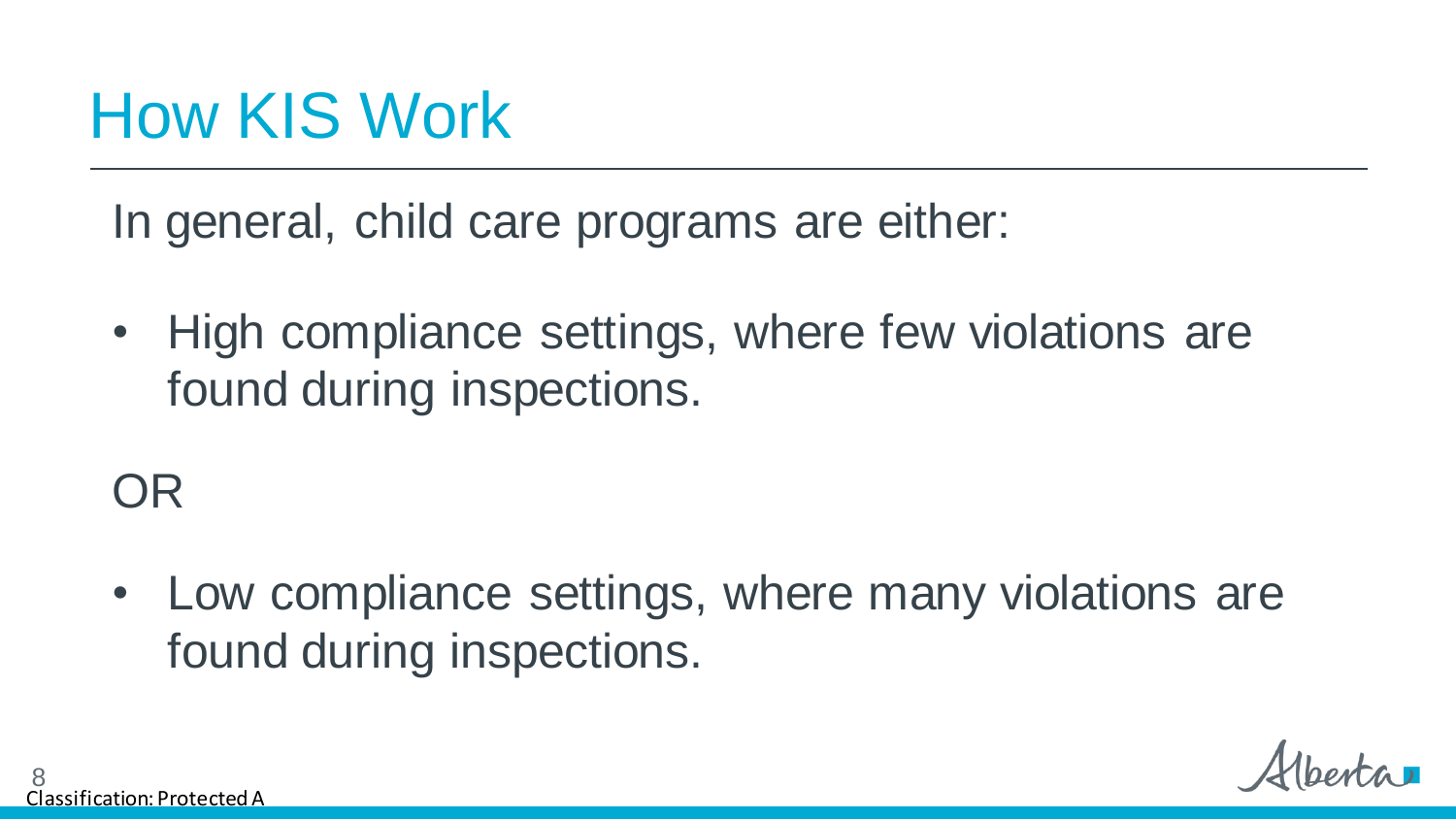### How KIS Work

• Research has shown that some violations are usually identified during all licensing inspections, regardless of the licensee's level of compliance.

• However, the **number** of violations found in highcompliance settings is **lower** than the number found in low-compliance settings.

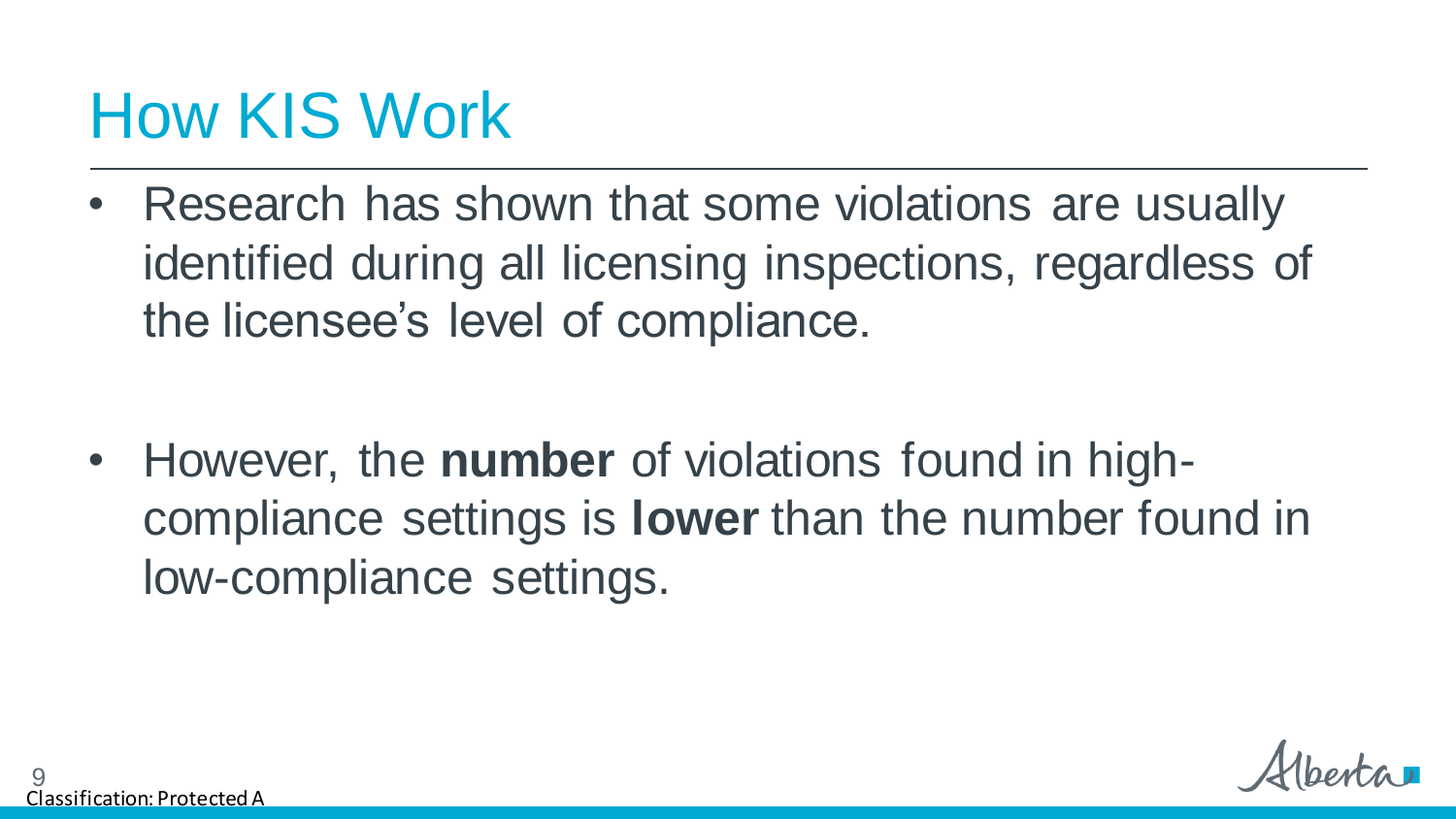### How KIS Works





Classification: Protected A 10

.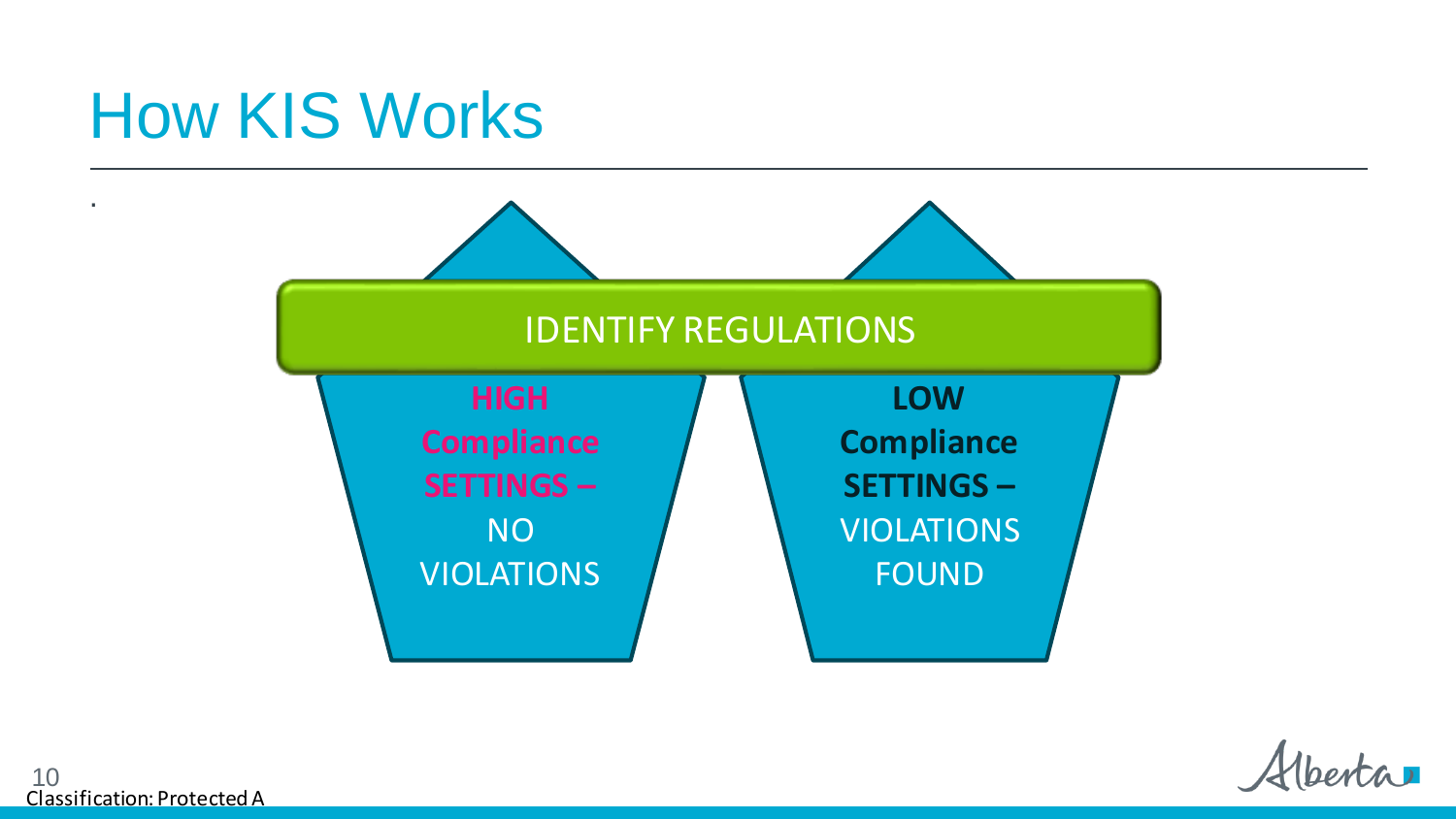#### How KIS Works cont.





Classification: Protected A 11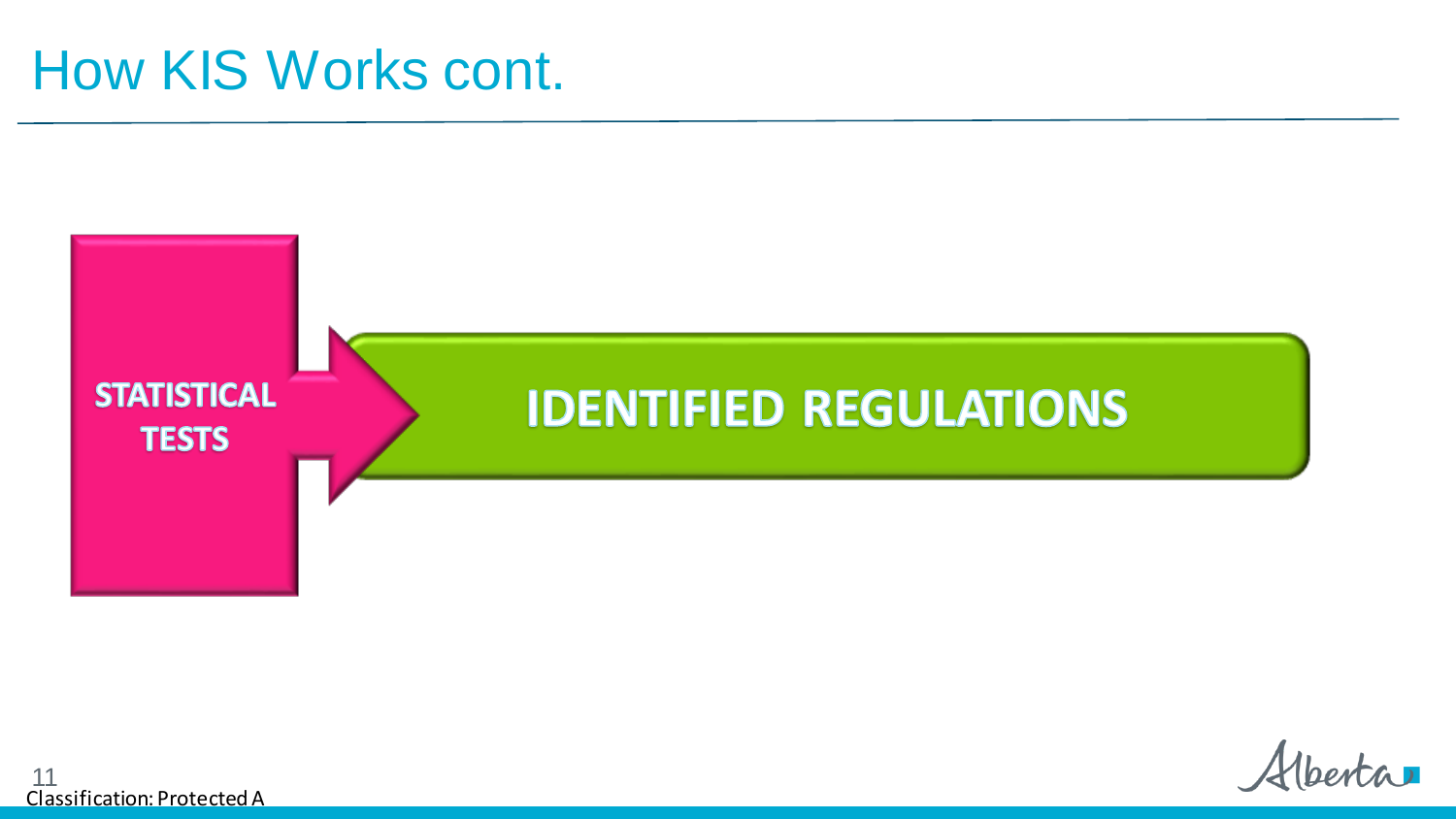### How KIS works cont.

### **IDENTIFIED REGULATIONS** strongest statistical relationship

### **Key Indicators**



Classification: Protected A 12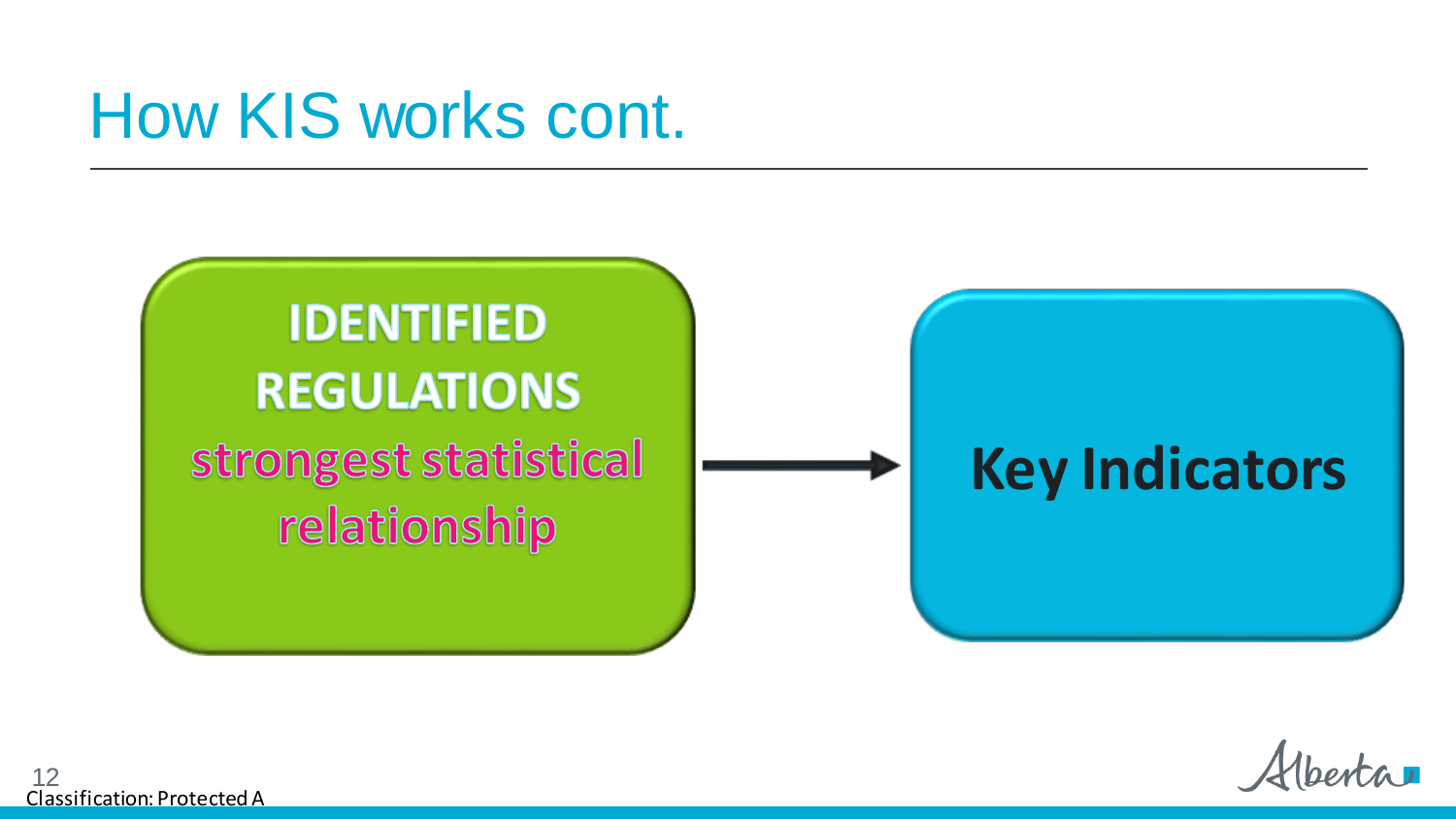### **How KIS Work**

By measuring compliance with the Key Indicators, we can be **very confident** that the setting is in compliance with all the other rules as well.

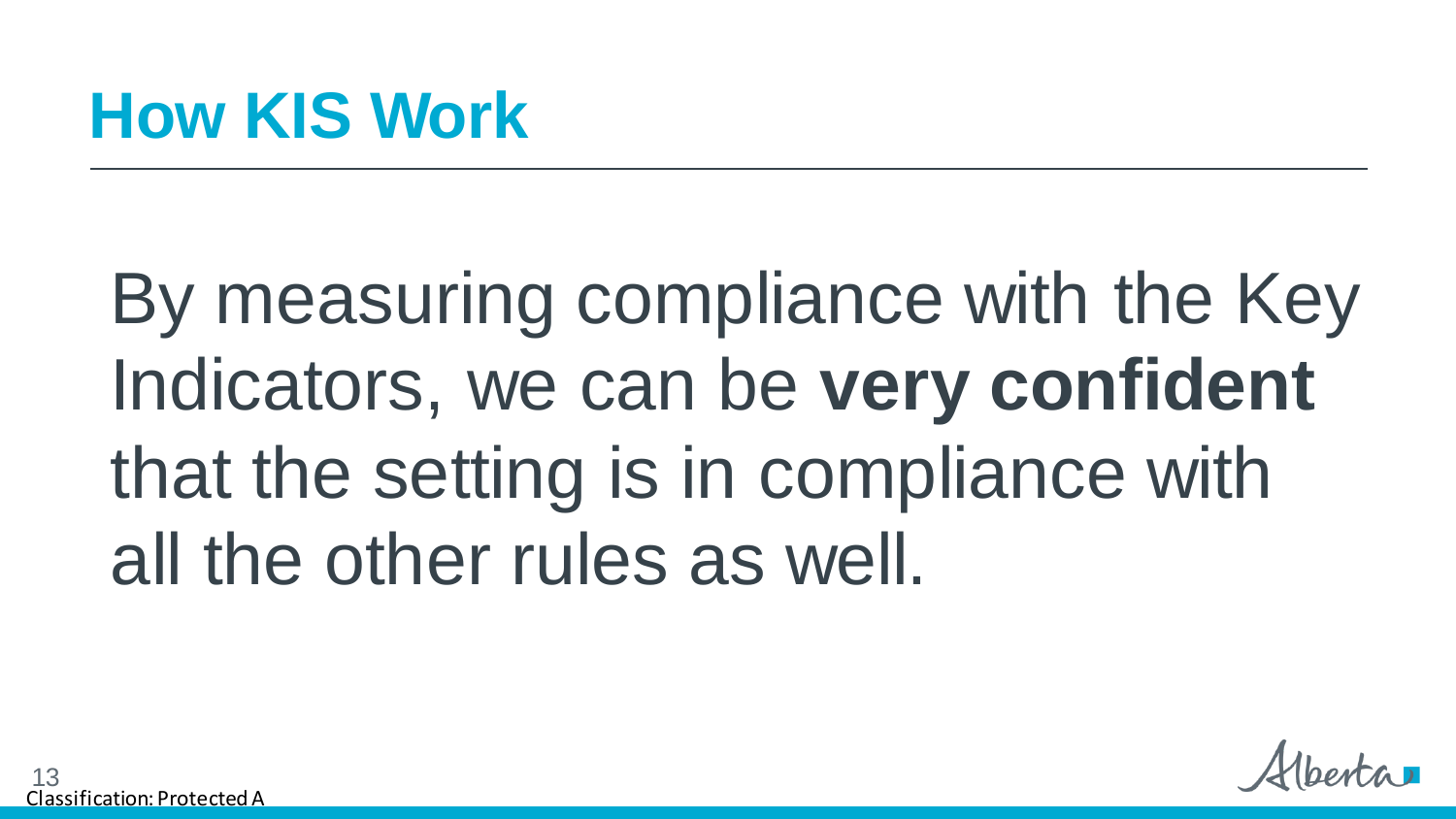### **Example: Saskatchewan Ministry of Education**

**Rule**: A licensee must ensure that the meals and snacks provided meet the nutritional needs of the children attending the facility

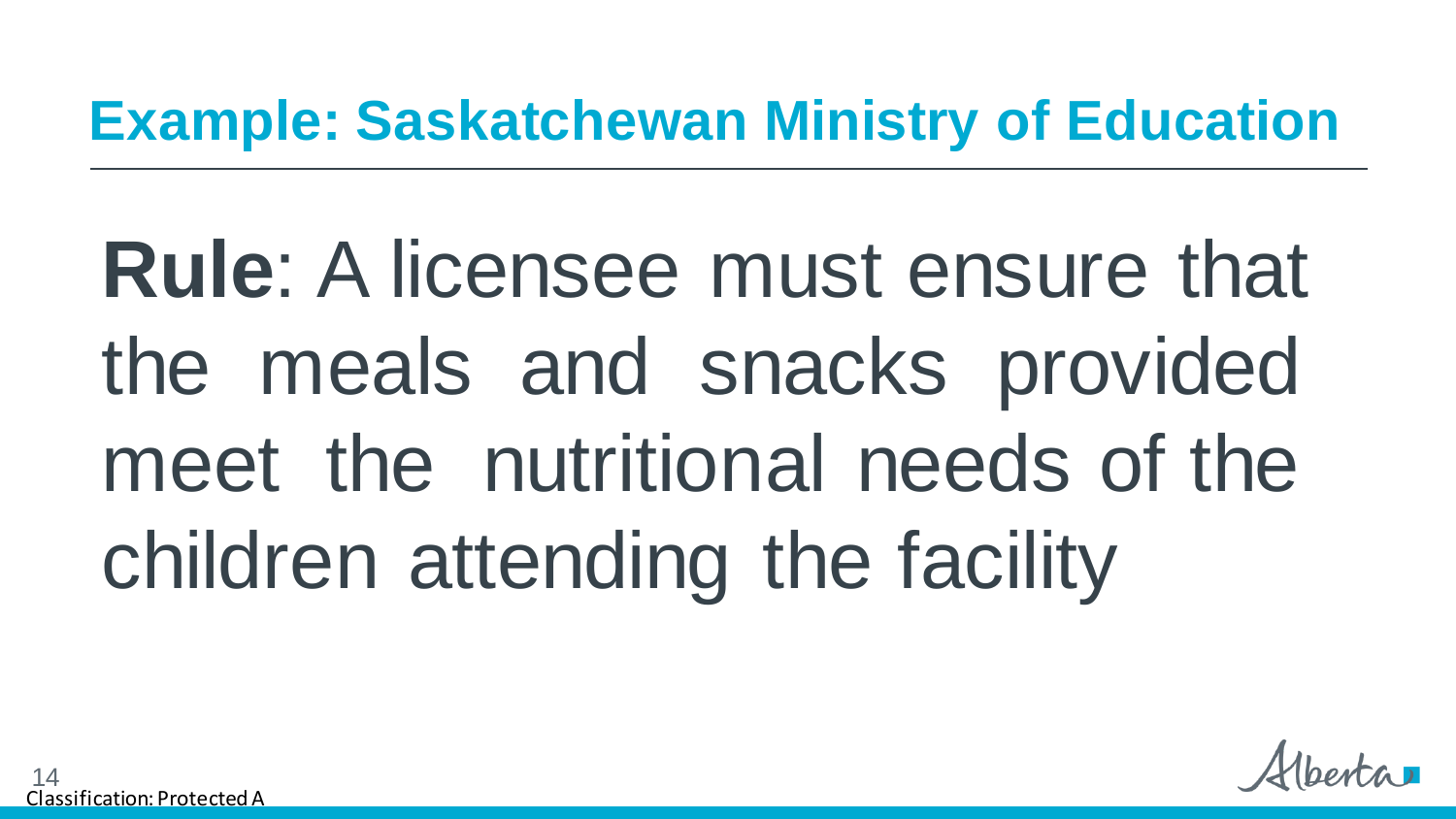### **Example: Saskatchewan Ministry of Education**

**Rule**: A licensee must obtain the signature of the parent of a child attending the facility to verify, on a monthly basis, the hours and days of the child's attendance.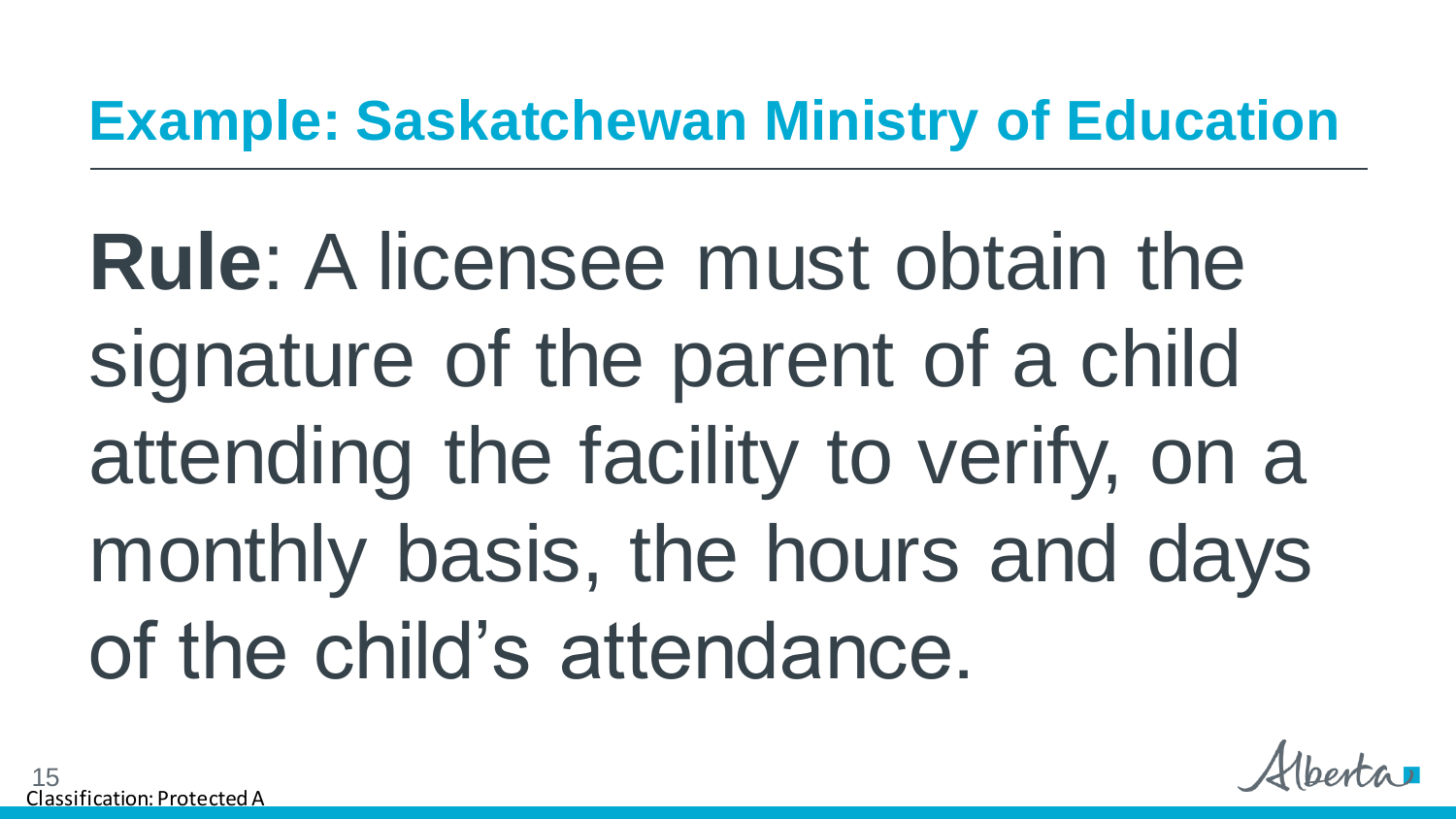### **Example: Saskatchewan Ministry of Education**

**Rule**: A licensee must obtain, and maintain in force, an insurance policy with respect to the facility that includes comprehensive general liability coverage and personal injury coverage.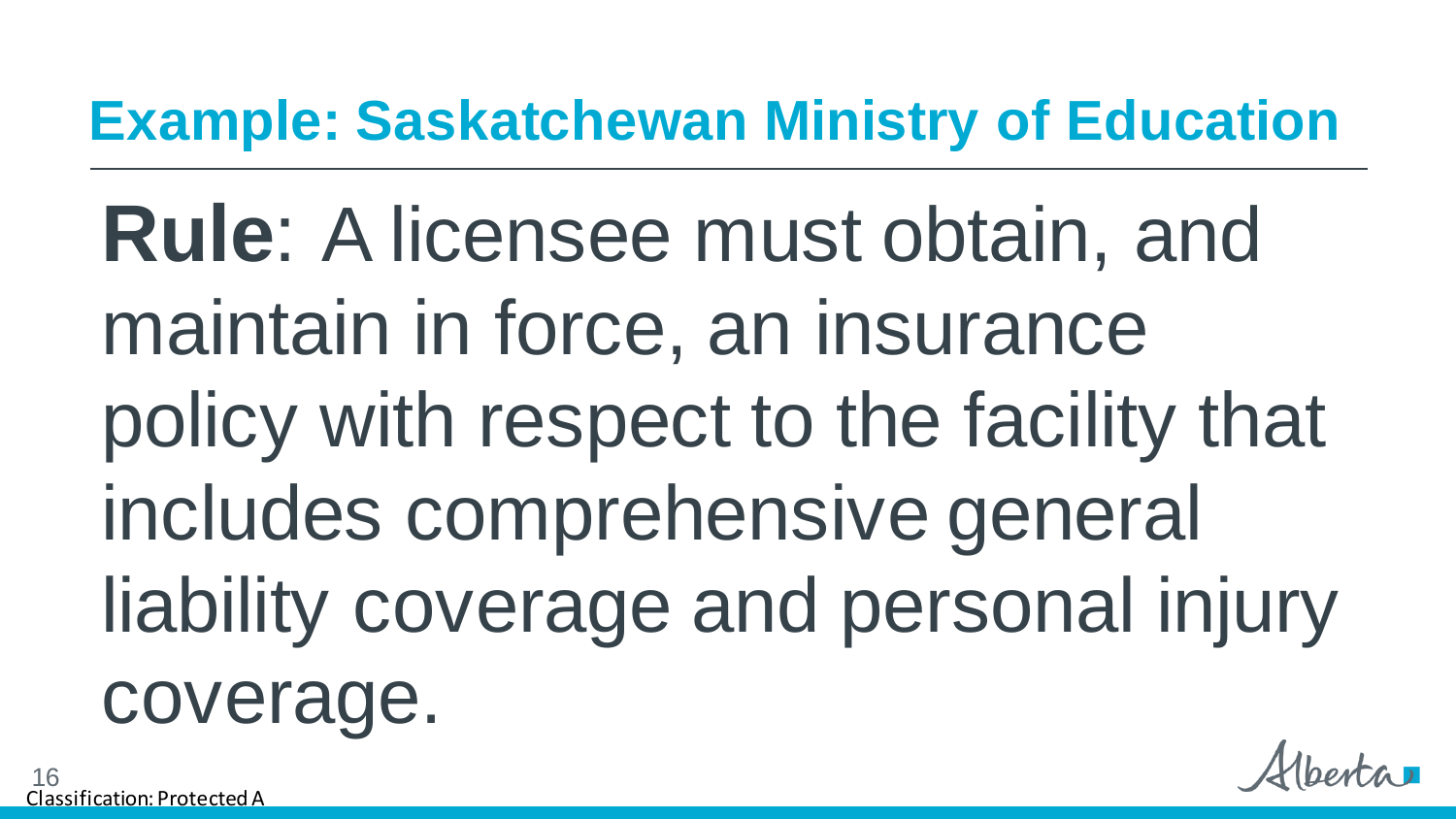### KIS Misconception

• KIS identify the most "serious" regulations

• e.g. leaving children unattended or water temperatures that are too hot.

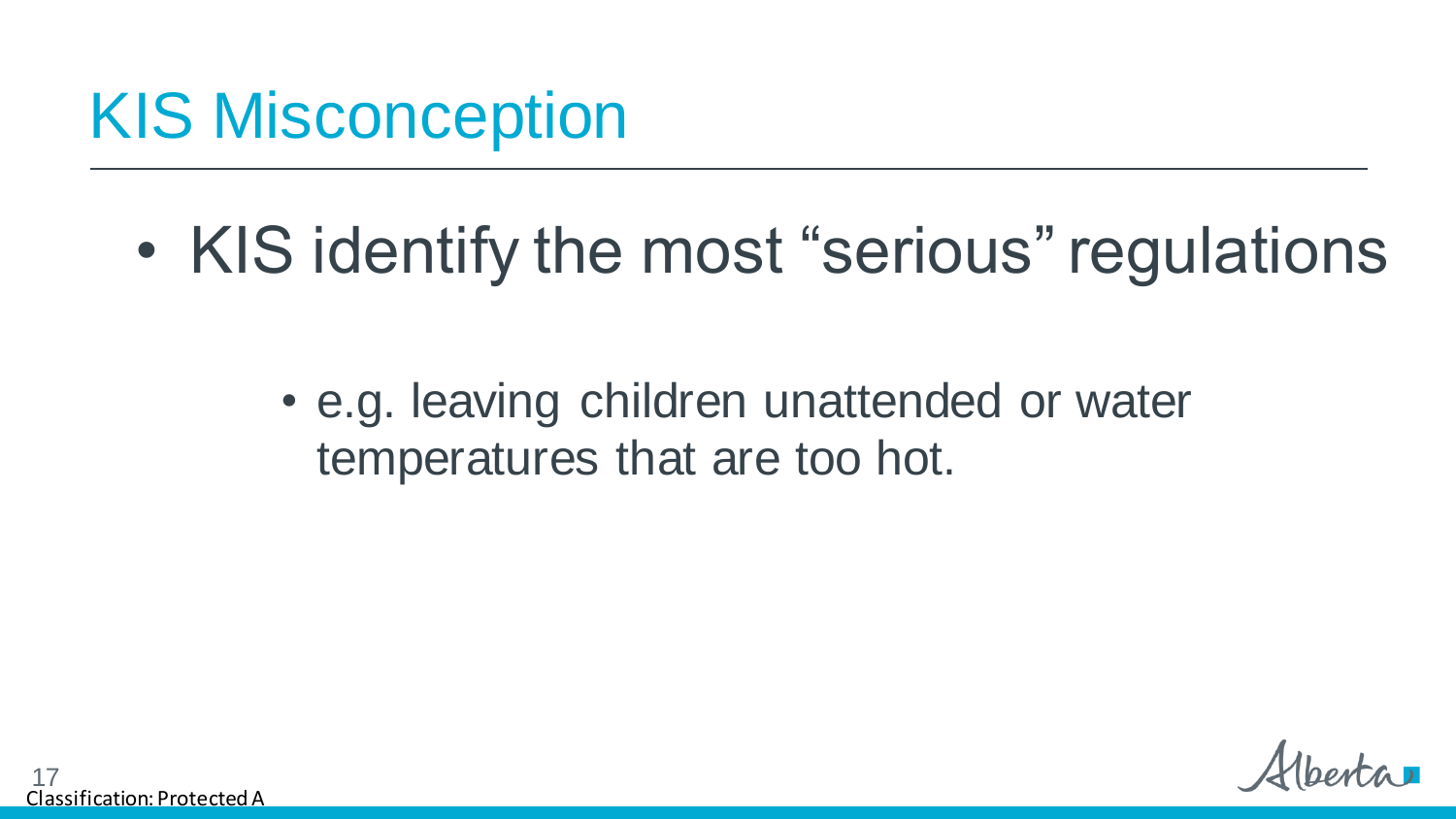### **Misconception**

### **Concern:**

A Key Indicator System puts children at **increased** risk of harm because compliance is not measured with all regulations during a KIS Inspection.

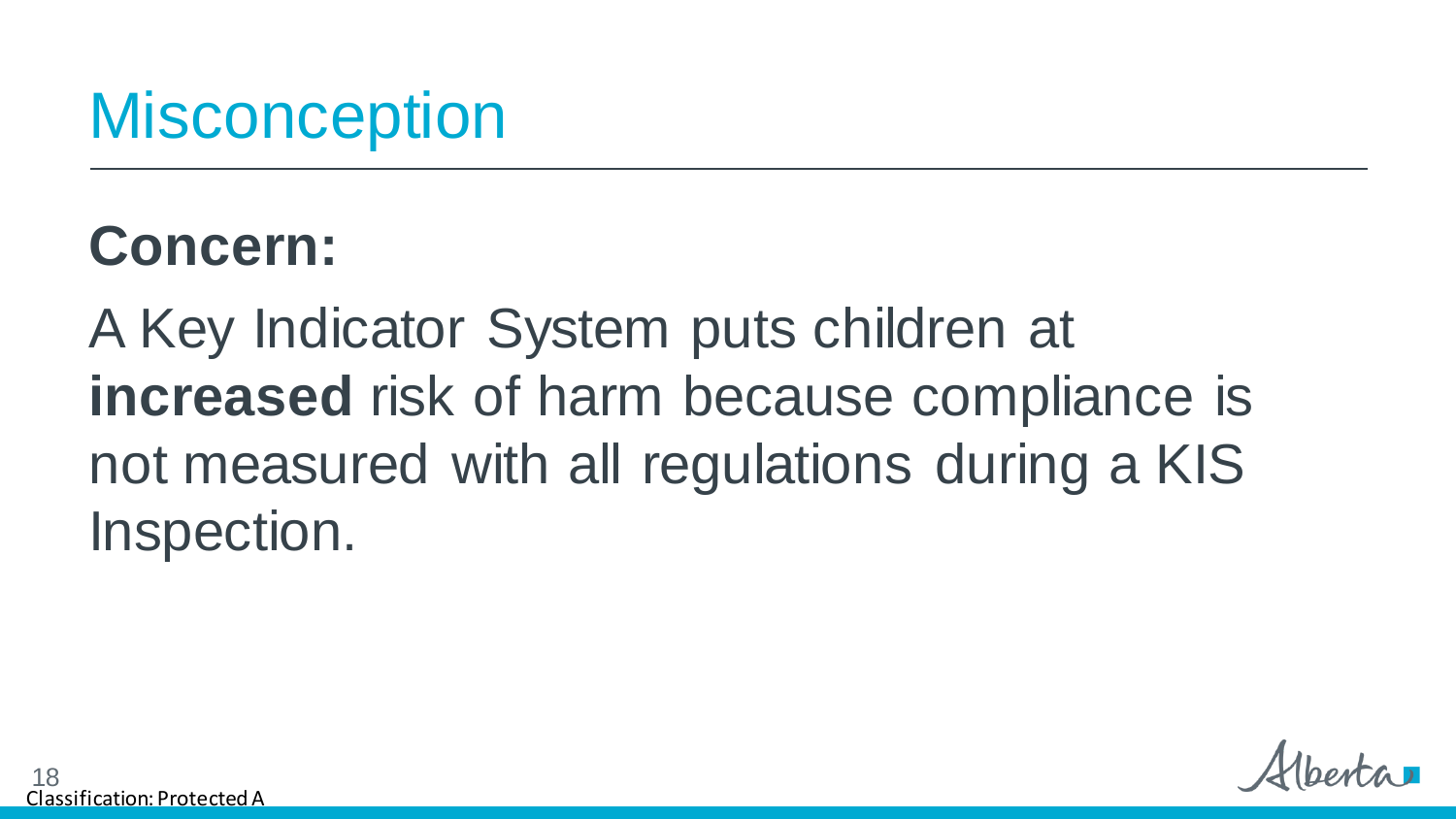### How does a KIS Reduce Risk?

KIS reduces risk by allowing the licensing agency to:

• Devote more time and attention to monitoring lowcompliance providers and ensuring that they achieve regulatory compliance, and

• Shift resources to quality management relating to positive outcomes in early childhood development.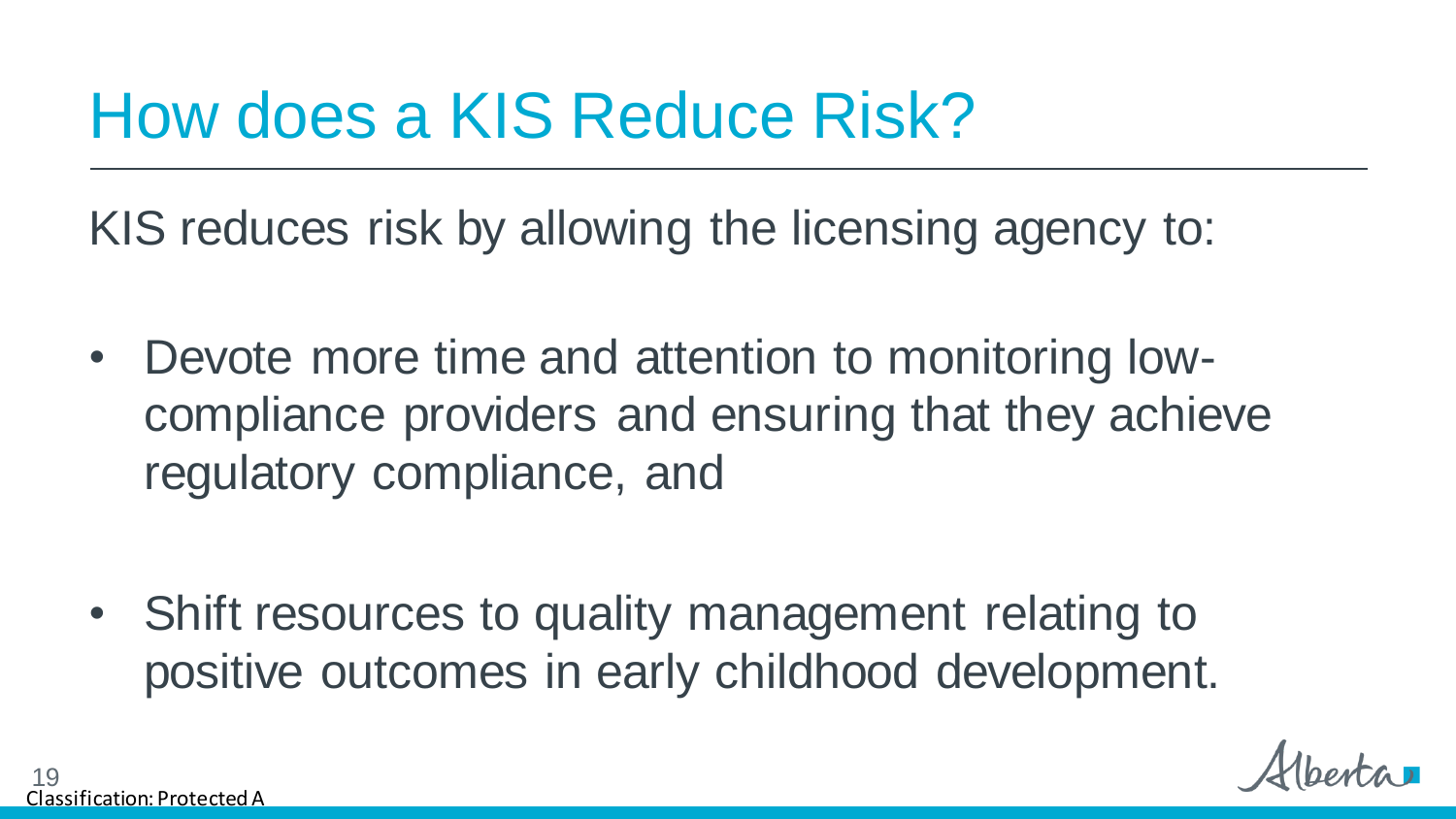#### Eligibility for KIS Inspections / Risk Reduction Failsafe Measures

- 3 "Safeguard" processes that reduce risk
- 1. Exclusionary Criteria
- 2. Expanding the inspection to include all rules in the event that a key indicator regulation is found to be noncompliant during an inspection.
- 3. Identifying regulations that will **ALWAYS** be measured during every inspection, even if the regulation is not a key indicator

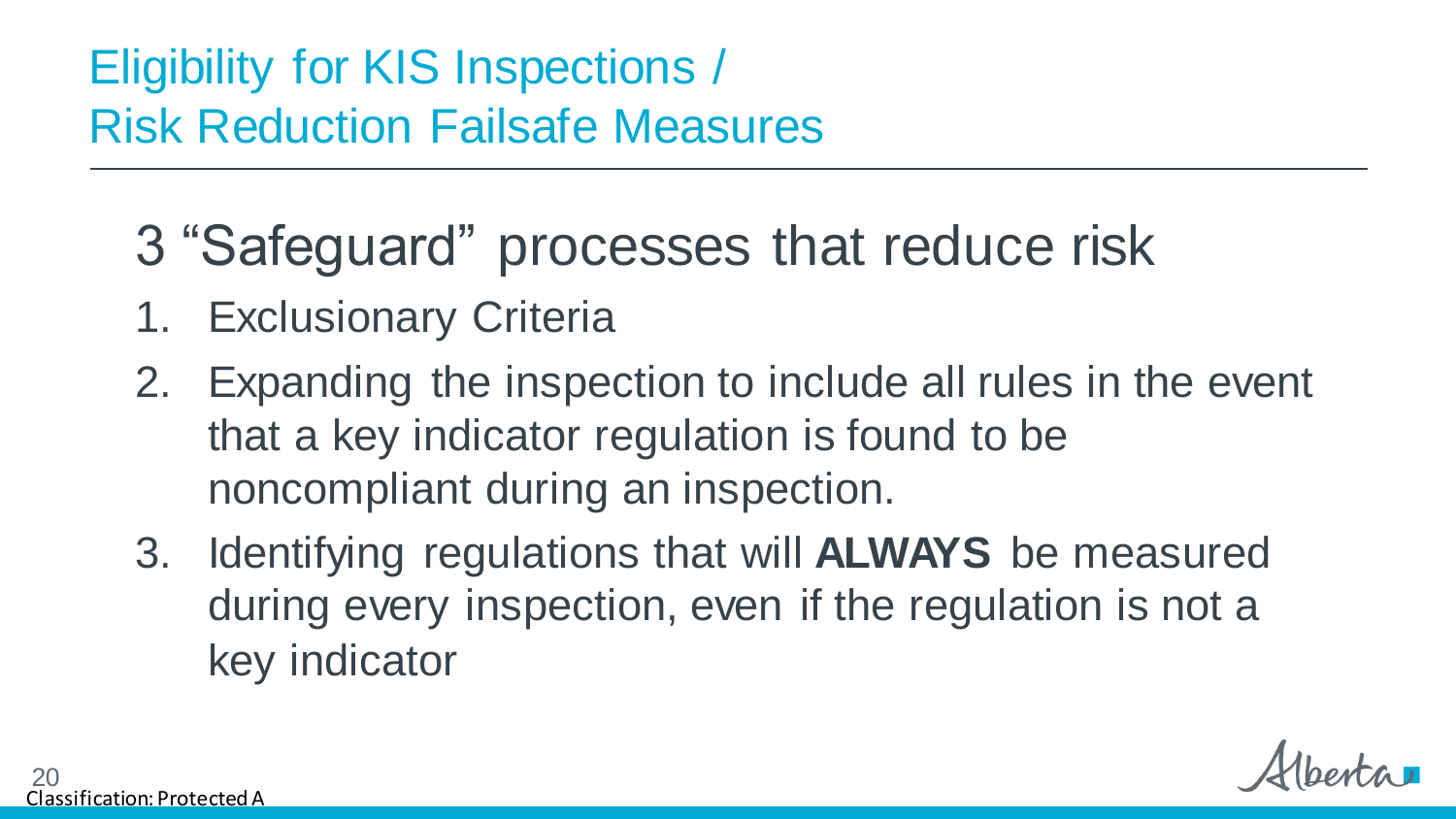### National Association of Regulatory Administration



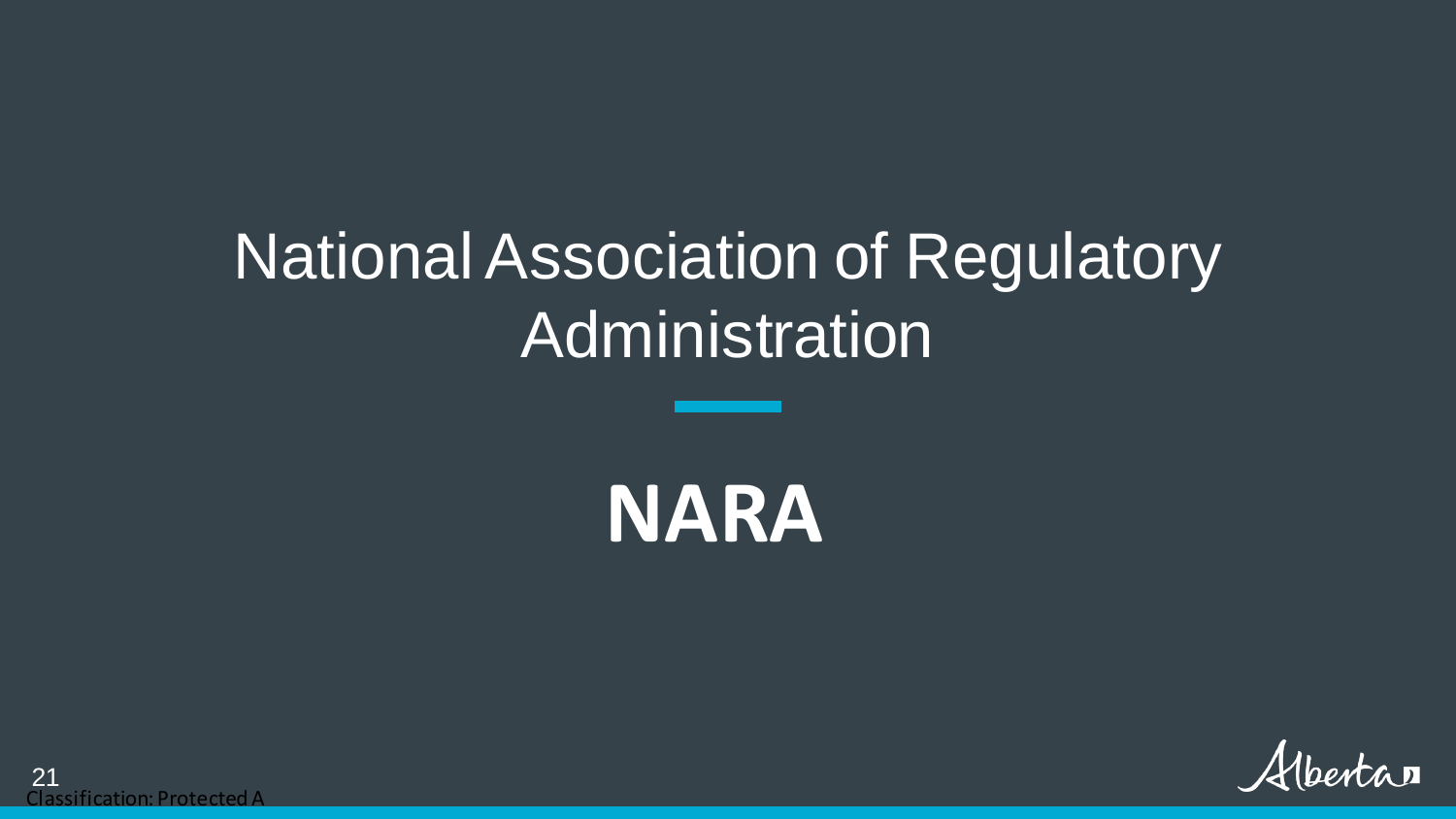### The National Association for Regulatory Administration NARA

- Over 30+ years experience
- Used by dozens of states and provinces for
	- program-specific research,
	- **training** and technical assistance
- Settings:
	- Child day and residential care
	- Adult settings

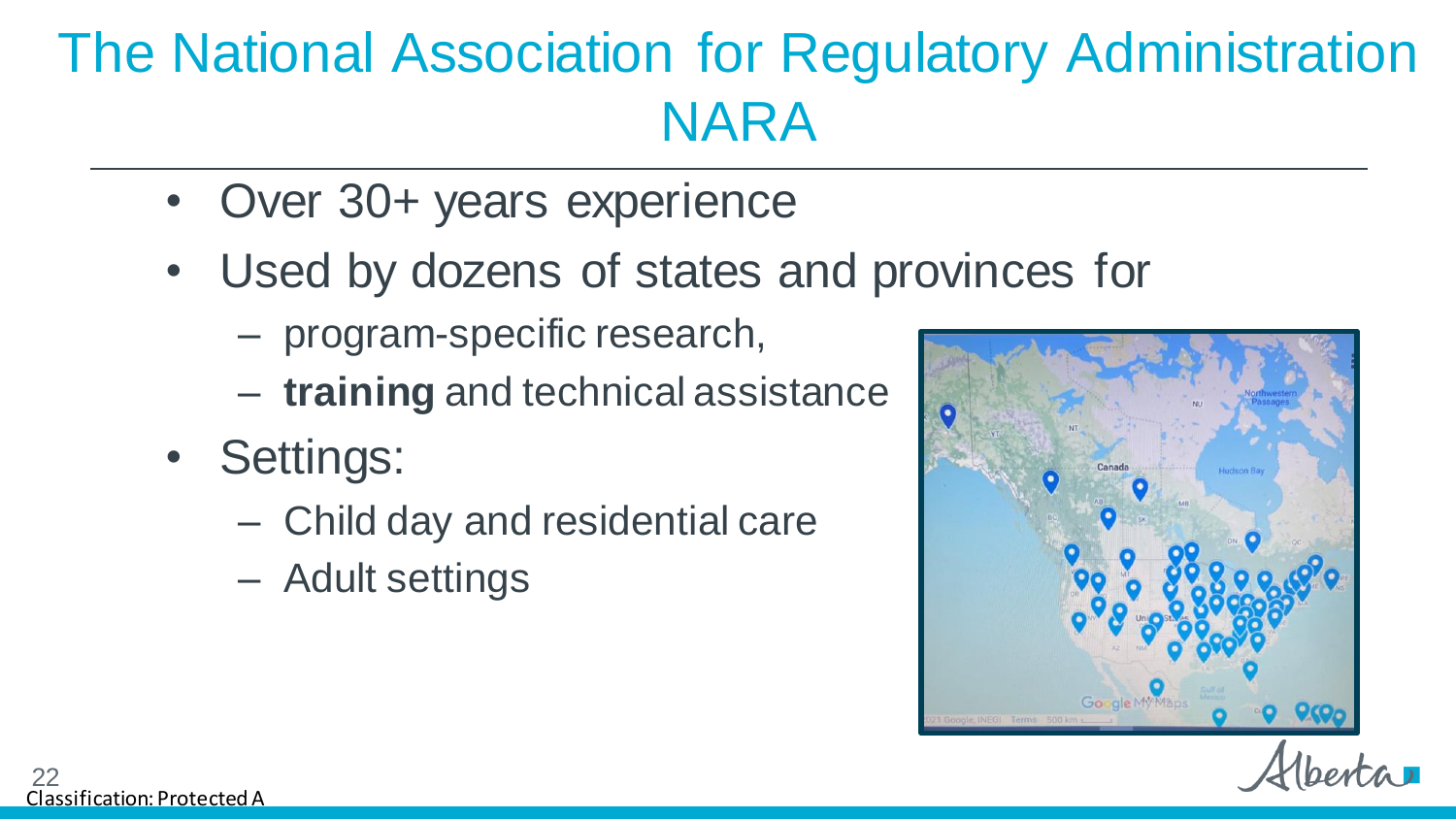### **Professionals**

- Licensing Professionals
- Dr. Rick Fiene- Key Indicator System theory





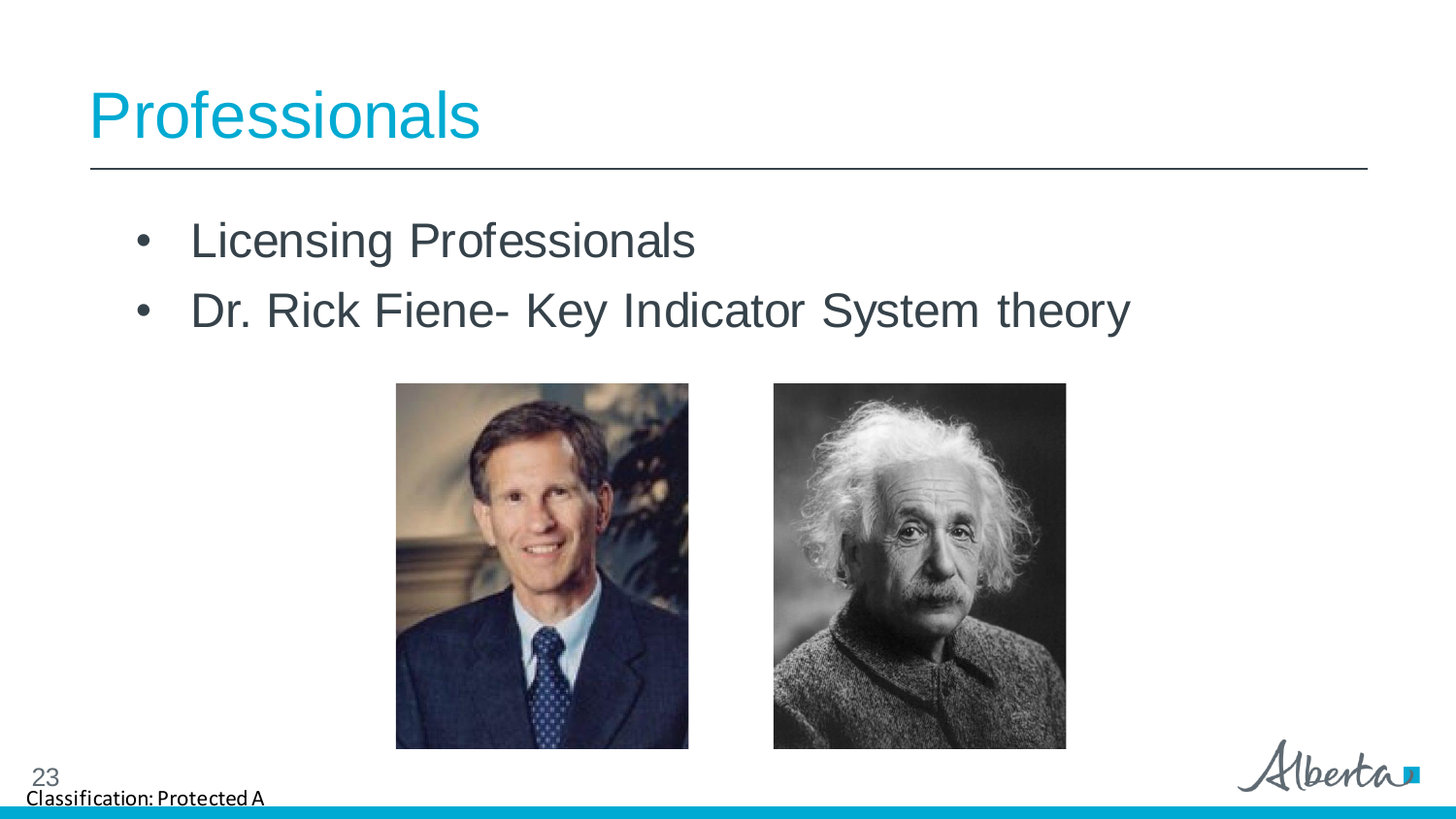### NARA and Canada Landscape

#### • **Ontario, 2015/16**

– A tiered licensing approach to child care licensing.

#### • **Saskatchewan, Current**

– Research study and development of an abbreviated licensing tool

#### • **British Columbia, 2019**

– research

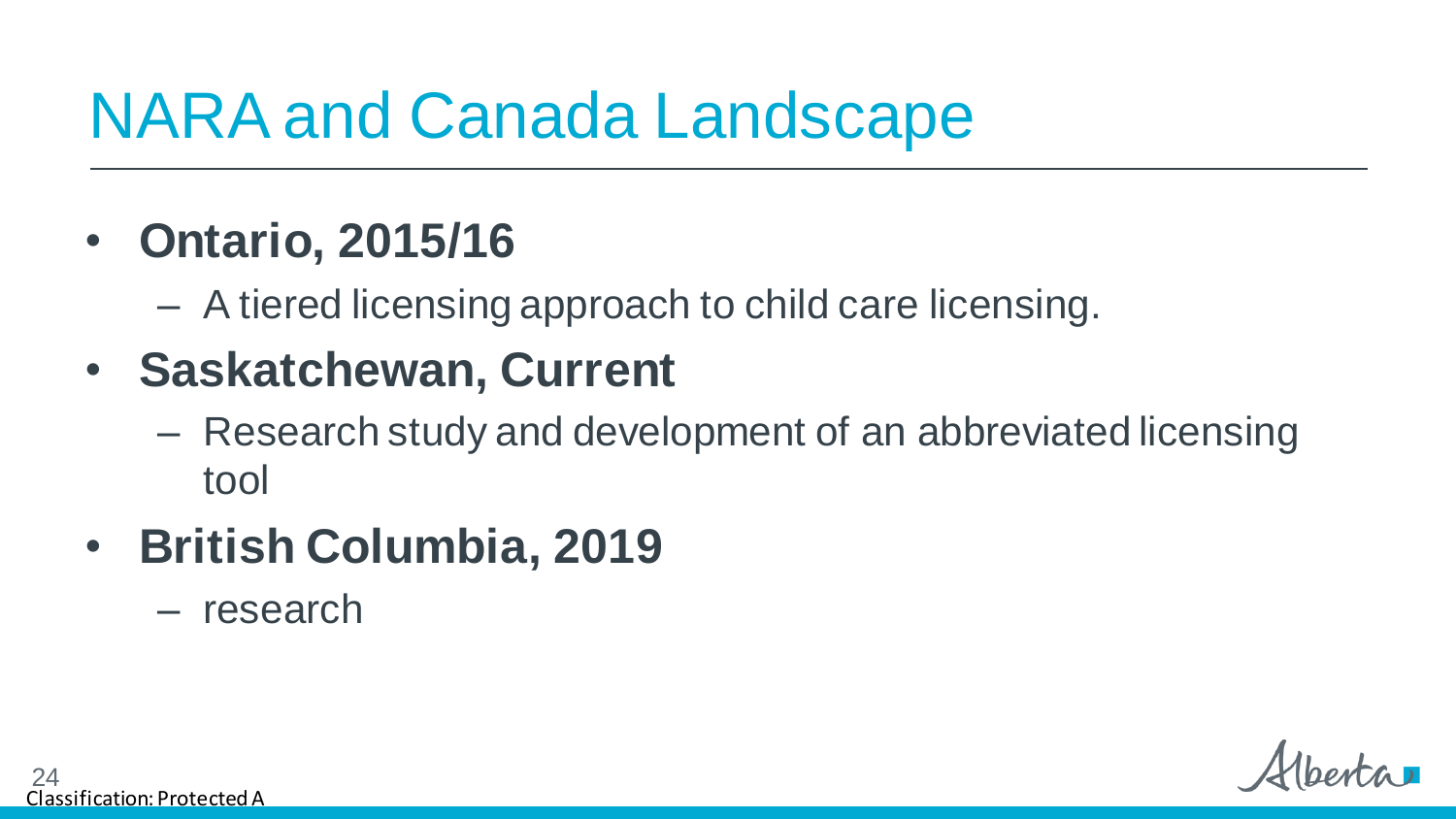### Key Indicator System

### For the Alberta Early Learning and Child Care Sector

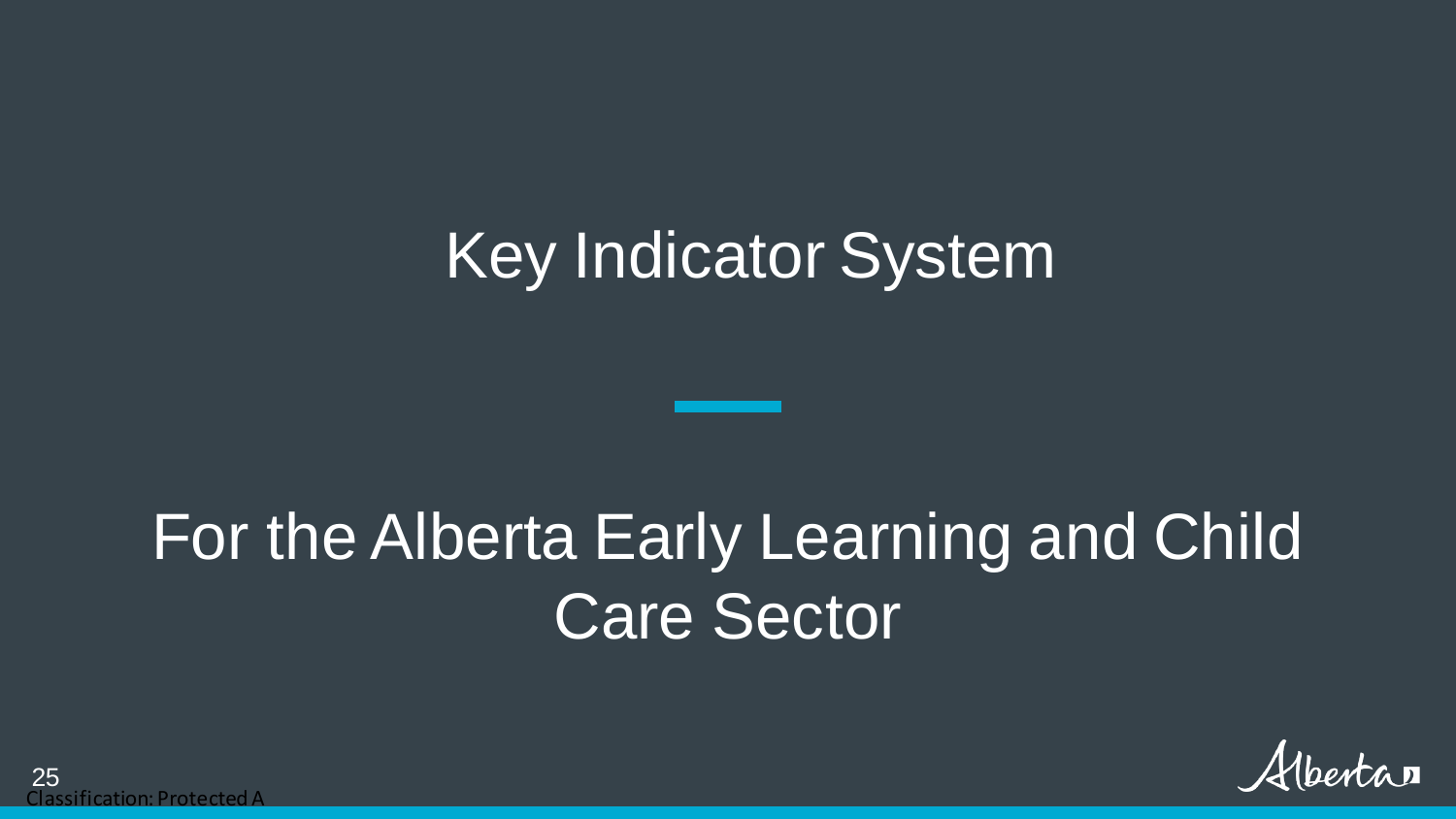

- For Children's Services:
	- maximize resources and efficiency
	- continue to evaluate and reduce red tape;
- New ELCC Act and Regulations
	- Quality

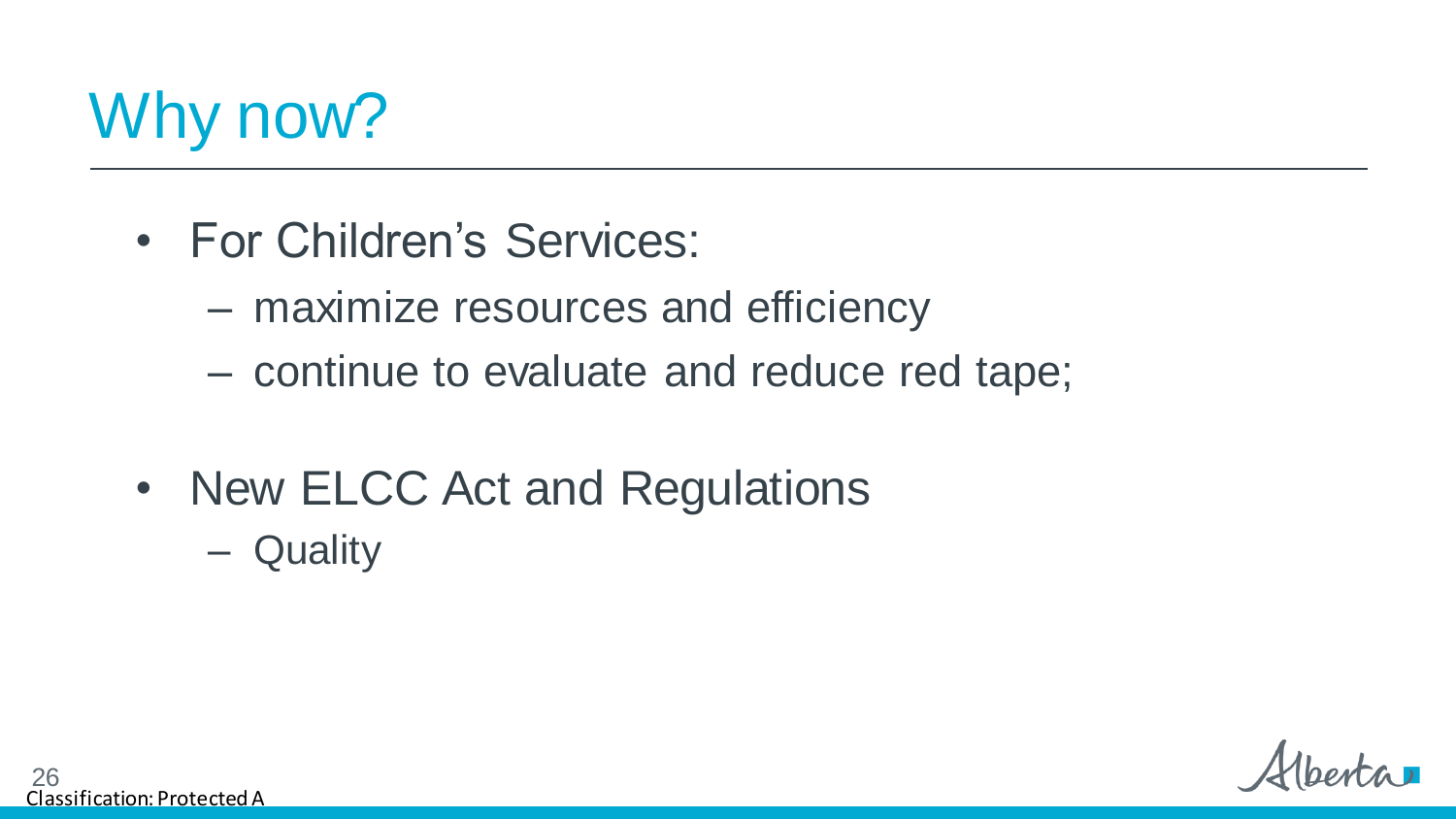## Primary Benefit: A Culture of Quality

The primary benefit for Alberta is shifting our focus and resources to quality management.

#### **New ELCC Act and Regulations**

• Quality principles enshrined within the Act.

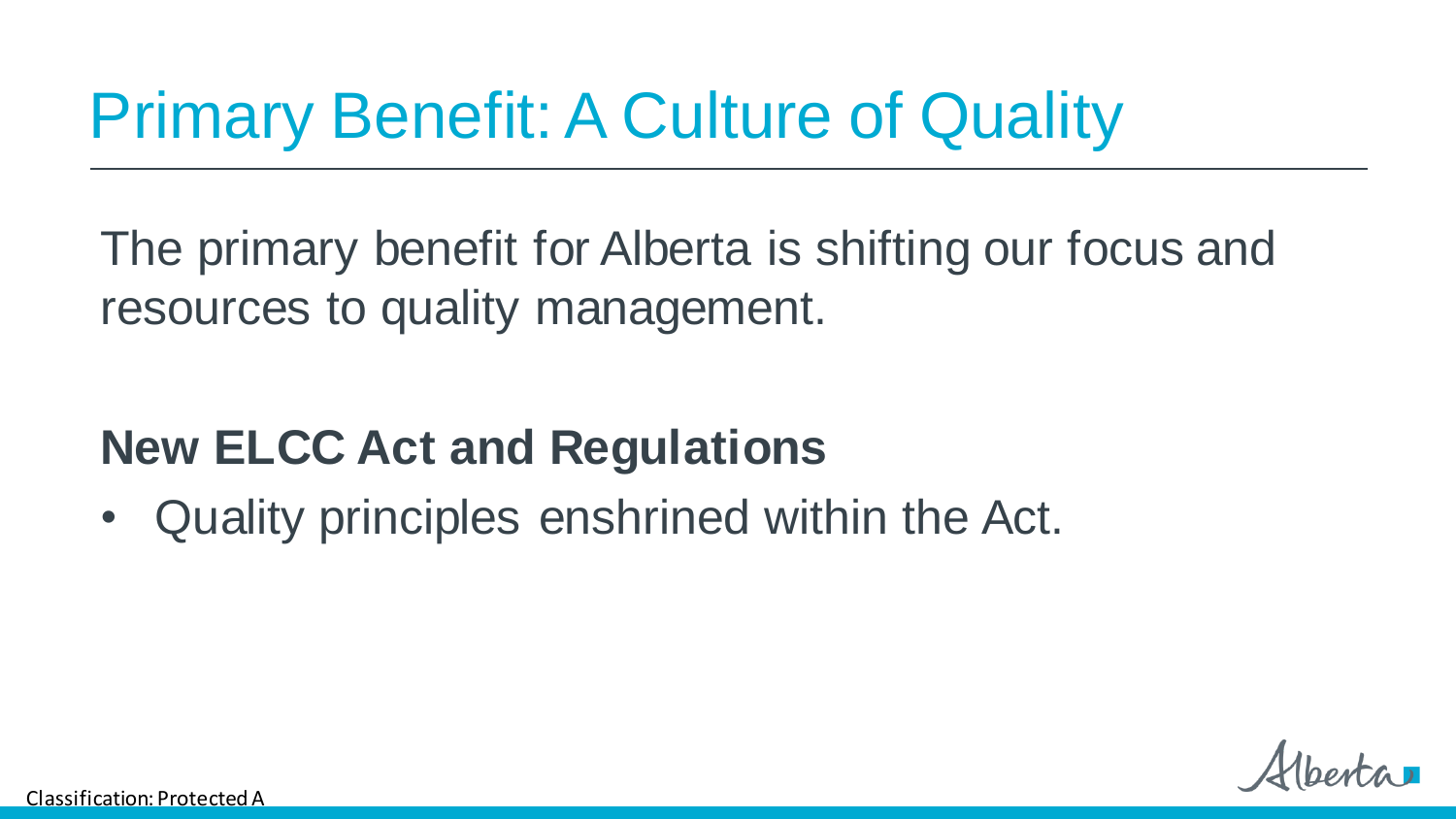# Primary Benefit: A Culture of Quality

- By reducing the amount of time spent measuring compliance with regulations that are not good predictors of overall compliance, we will be able to focus more on evaluating and encouraging quality care in all settings.
- Spending less time in high-compliance settings allows staff to spend more time in low-compliance settings or settings struggling with quality initiatives.
- Most of all, a KIS allows us to shift our emphasis from pure regulatory compliance to quality management without additional resources.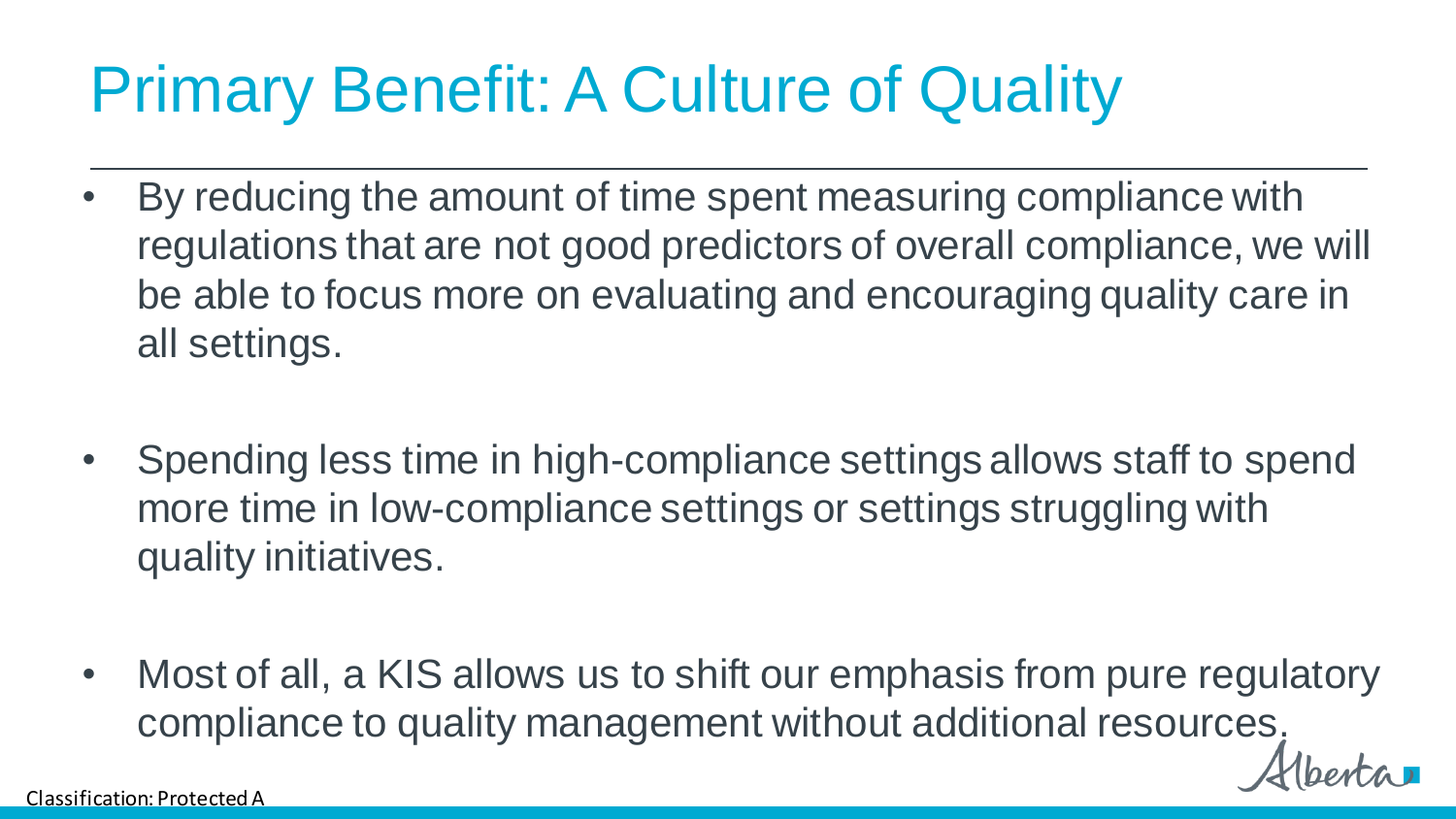### **Other Benefits**

1. Will continue to maintain oversight of children's safety, wellbeing and development in early learning and childcare centres.

2. ELCC providers benefit from shorter inspections by maintaining compliance,

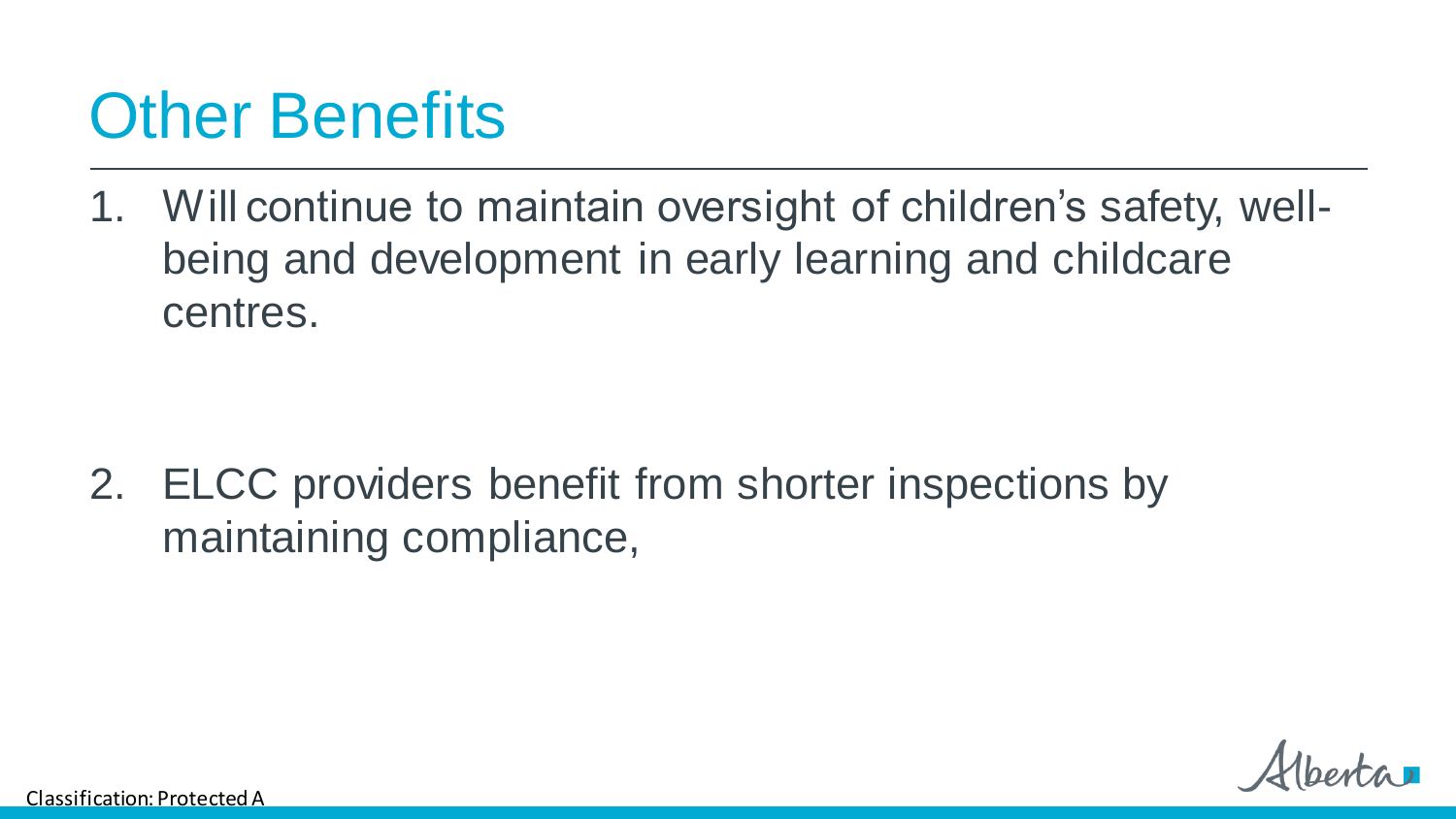### Benefits cont.

3. Effective time and resource management:

Resources are directed to:

- monitoring,
- observations and
- conversations

"*I was able to have more detailed discussion with staff about their programming and documentation methods, and also review in greater length their documentation binders and past observations. I was able to spend time with staff to talk about why they do the things they do with the children and how their program evolves rather than focusing so much on the"admin" side of things."*  **~ Gov. of Ontario Licensing staff**

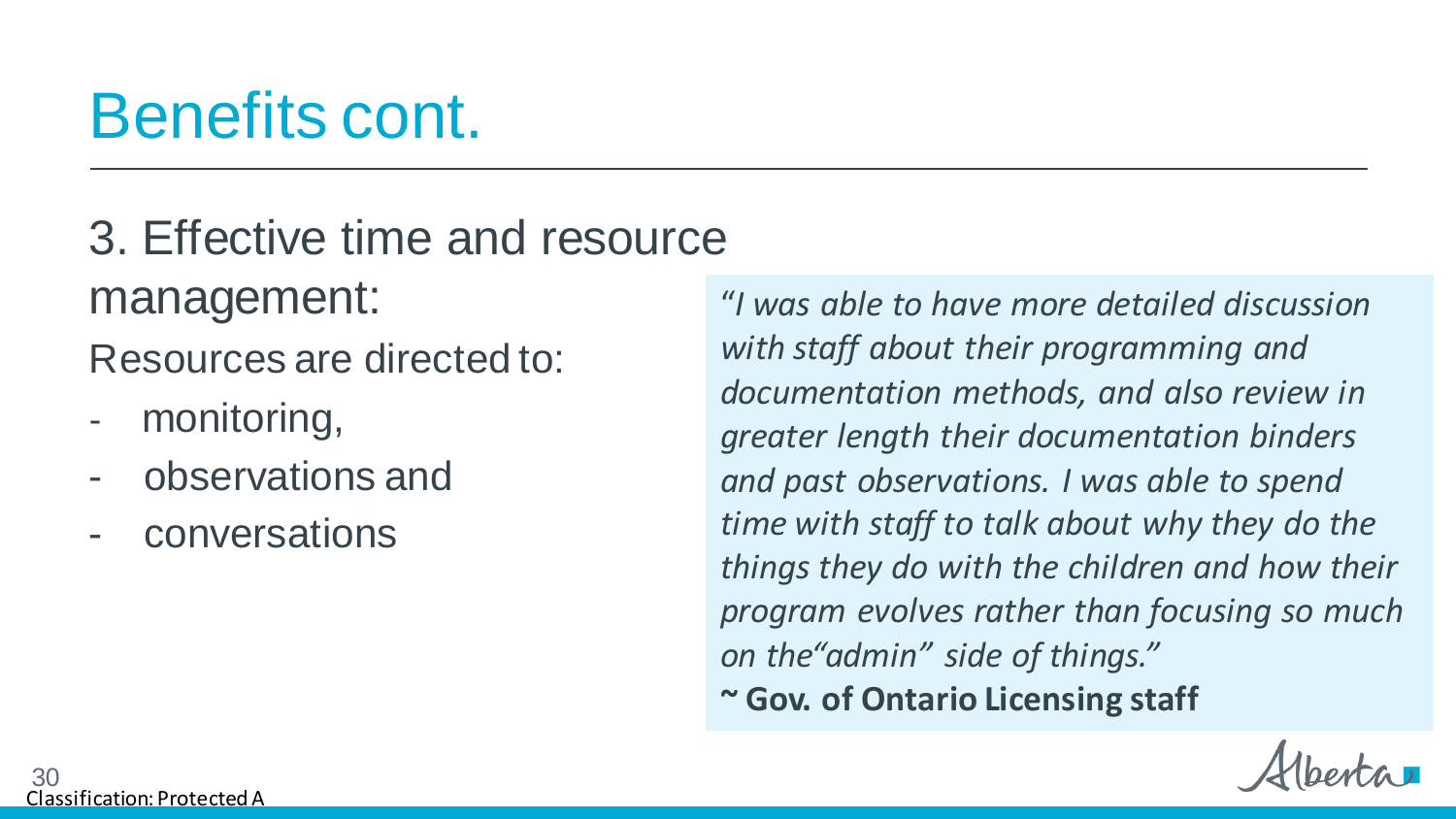### Benefits continued

4. Improve provincial consistency in how we practice

5. Albertans (and parents) are assured that strong licensing continues even if resources (LO time) are reduced/redirected.

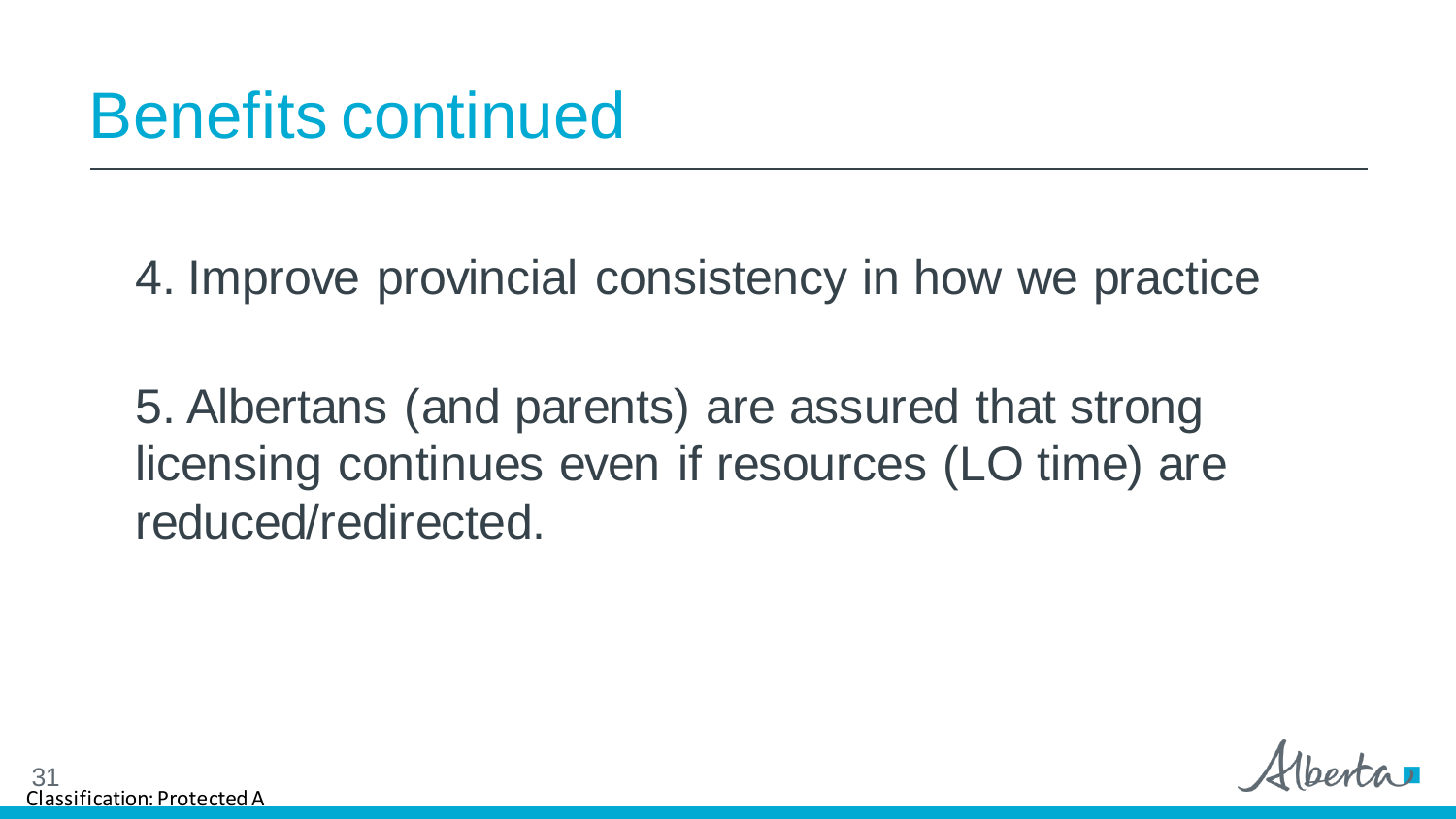### Key Indicator Development Process in Alberta with NARA

Next Steps

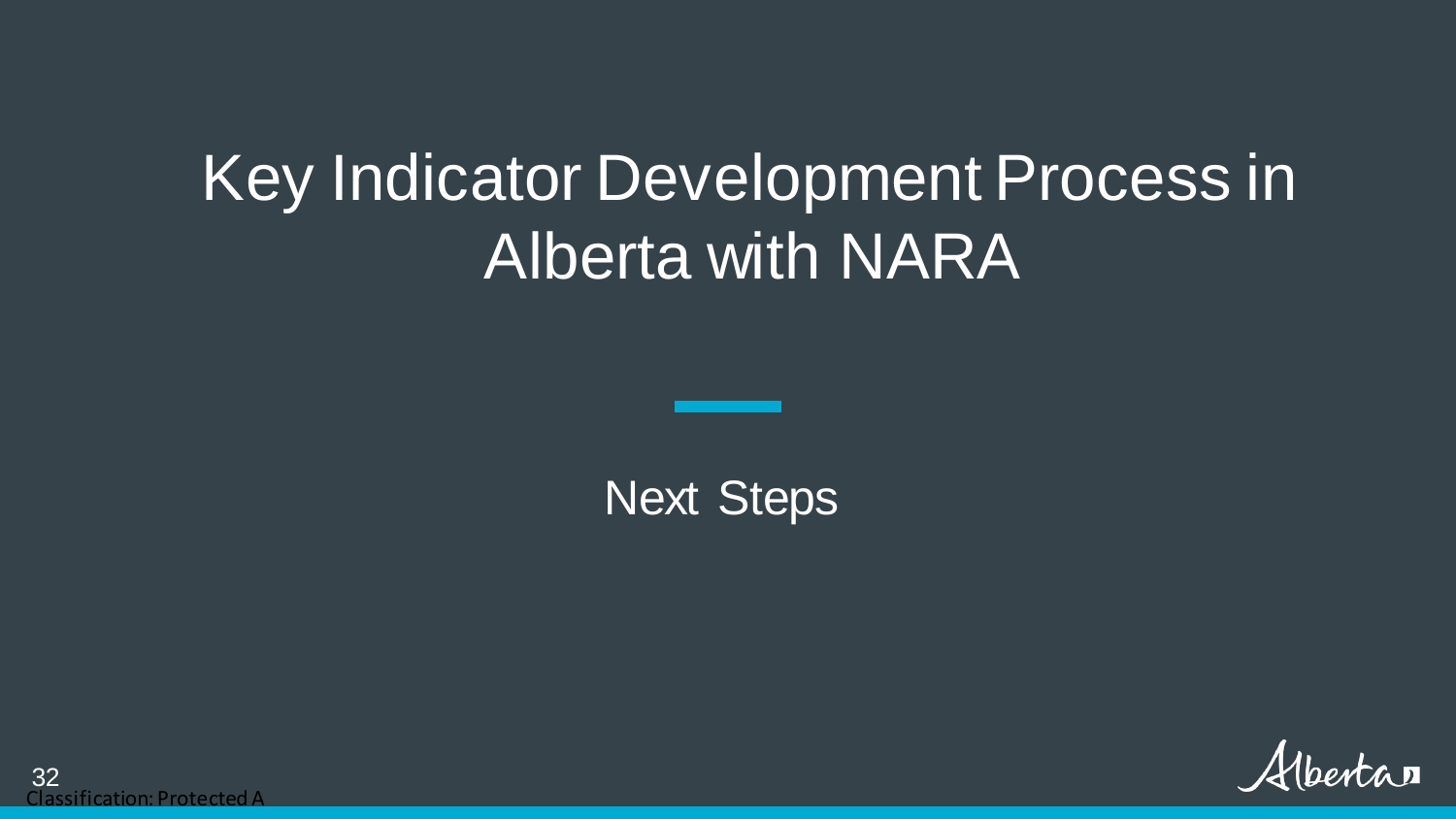### **Timeline**

- 19 month project
- Began in December, 2020
- Full implementation July, 2022



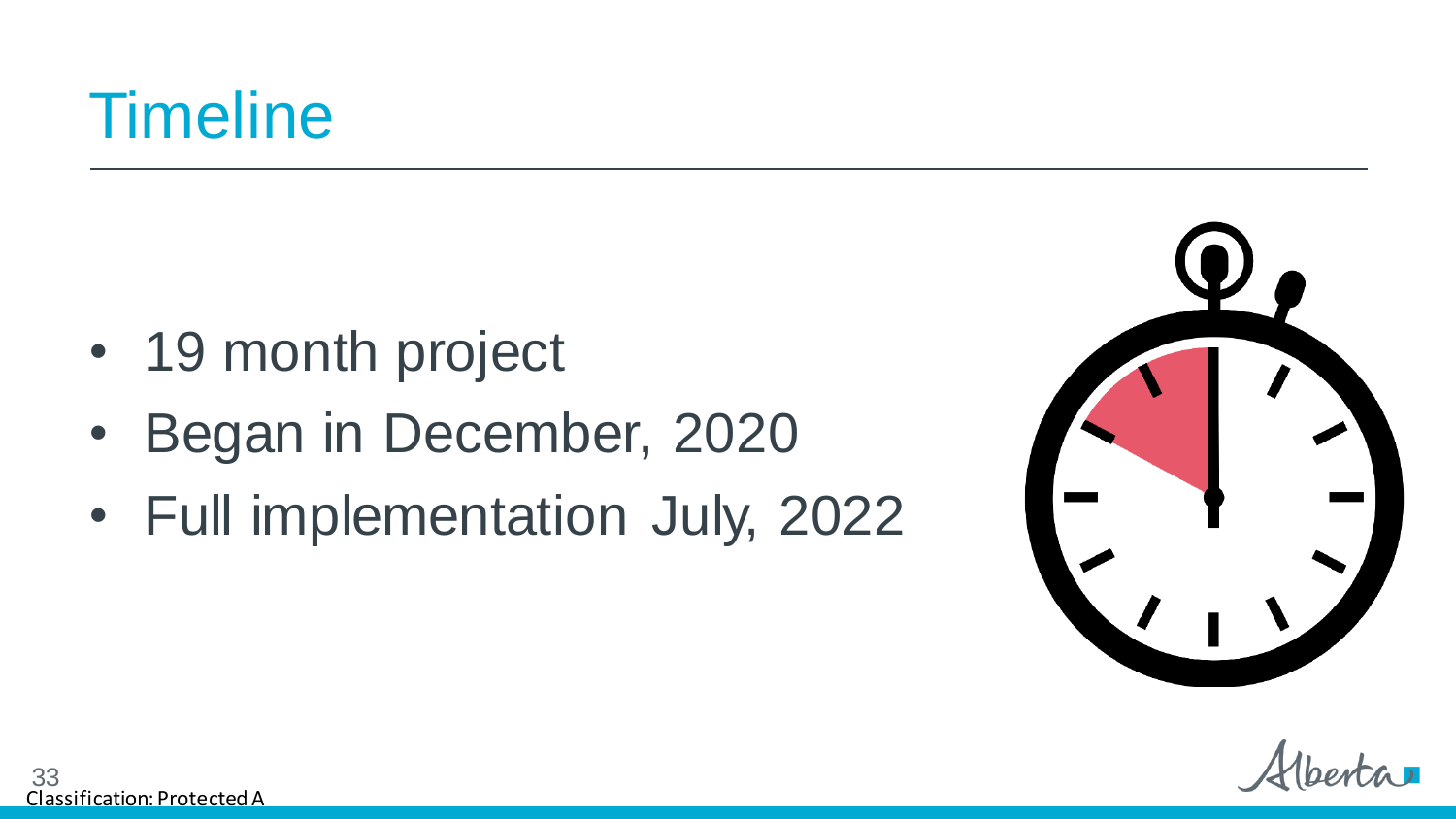# Timelines for Project

| <b>Task</b>                                                                  | 12/20        | 1/21   | 2/21         | 3/21         | 4/21   | 5/21         | 6/21         | 7/21   | 8/21         | 9/21     | 10/21  | 11/21 | 12/21  | 1/22   | 2/22         |
|------------------------------------------------------------------------------|--------------|--------|--------------|--------------|--------|--------------|--------------|--------|--------------|----------|--------|-------|--------|--------|--------------|
| <b>Planning</b>                                                              | $\mathsf{X}$ | X      | $\chi$       | $\chi$       | X      | $\chi$       | $\chi$       | $\chi$ | $\mathsf{X}$ | $\chi$   | $\chi$ | X     | X      | X      | $\chi$       |
| <b>Focus Groups</b>                                                          | X            | X      | $\mathsf{X}$ | $\chi$       |        |              |              |        |              |          |        |       |        |        |              |
| <b>Data Collection</b>                                                       | X            | X      | $\chi$       | $\times$     | X      | $\chi$       |              |        |              |          |        |       |        |        |              |
| <b>Data Analysis</b>                                                         | $\chi$       | $\chi$ | $\chi$       | $\mathsf{X}$ | X      | $\chi$       | $\chi$       |        |              |          |        |       |        |        |              |
| <b>Work Tools &amp; Manual</b>                                               | $\mathsf{X}$ | X      | X            | $\times$     | $\chi$ | $\chi$       | $\chi$       | $\chi$ |              |          |        |       |        |        |              |
| <b>Policy Development</b>                                                    | $\mathsf{X}$ | X      | $\chi$       | $\times$     | $\chi$ | $\chi$       | $\chi$       | $\chi$ | $\chi$       |          |        |       |        |        |              |
| <b>Staff Training</b>                                                        |              |        |              | $\times$     | X      | $\mathsf{X}$ | $\mathsf{X}$ | X      | $\chi$       | X        |        |       |        |        |              |
| <b>Stakeholder Meetings</b>                                                  |              |        |              |              |        |              | $\chi$       | X      | $\times$     | $\times$ | $\chi$ |       |        |        |              |
| <b>Pilot Test &amp; Validation</b>                                           |              |        |              |              |        |              |              |        | X            | $\times$ | $\chi$ | X     | $\chi$ | X      | $\chi$       |
| <b>Staff Training</b>                                                        |              |        |              |              |        |              |              |        |              |          |        |       |        |        | $\mathsf{X}$ |
| Full Implementation, Final Eval.,<br><b>Future Analysis</b><br>& Application |              |        |              |              |        |              |              |        |              |          |        |       | X      | $\chi$ | $\mathsf{X}$ |
| <b>Post Project Evaluation</b>                                               |              |        |              |              |        |              |              |        |              |          |        |       |        |        |              |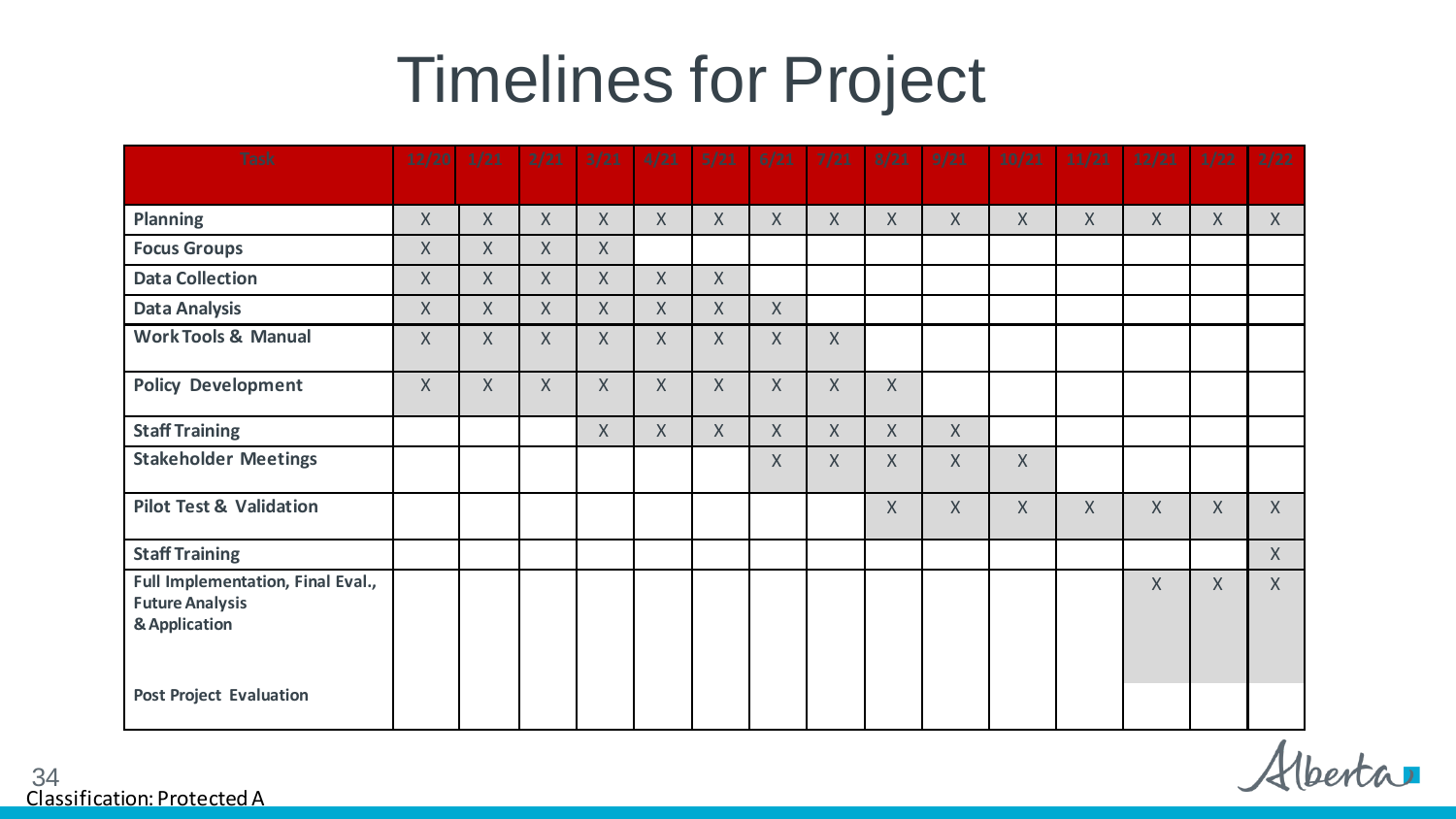### The Project Pieces

- Data Collection and Analysis
- Focus Groups
- Work Tools & Manual and Policy Development
- Staff Training
- Stakeholder Meetings
- Pilot Test & Validation
- Full Implementation
- Final Eval., Future Analysis & Application

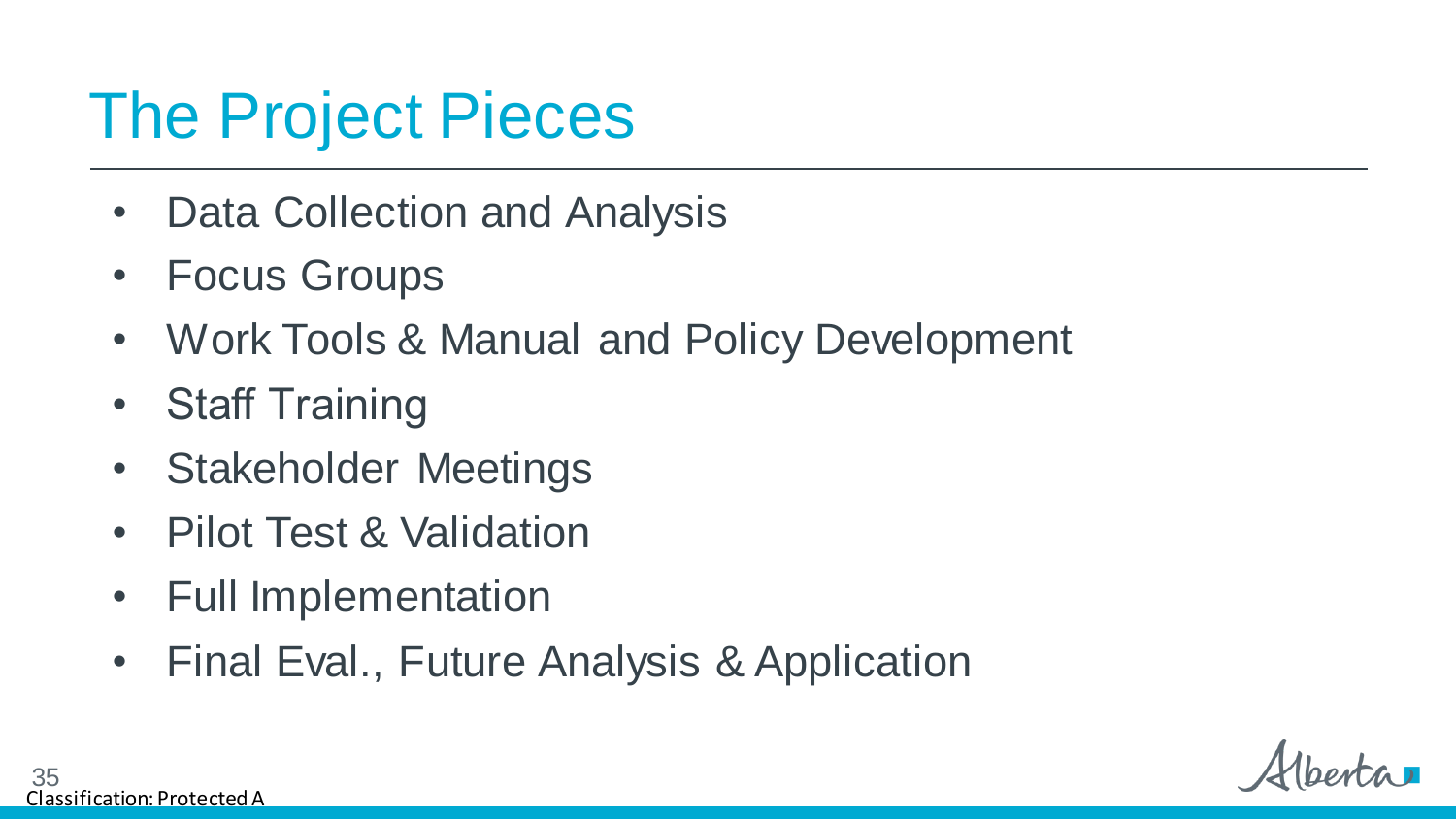### Long-term Maintenance

- ~Every three years.
- Need to re-evaluate the Key Indicator Systems to see if still relevant to the Alberta sector.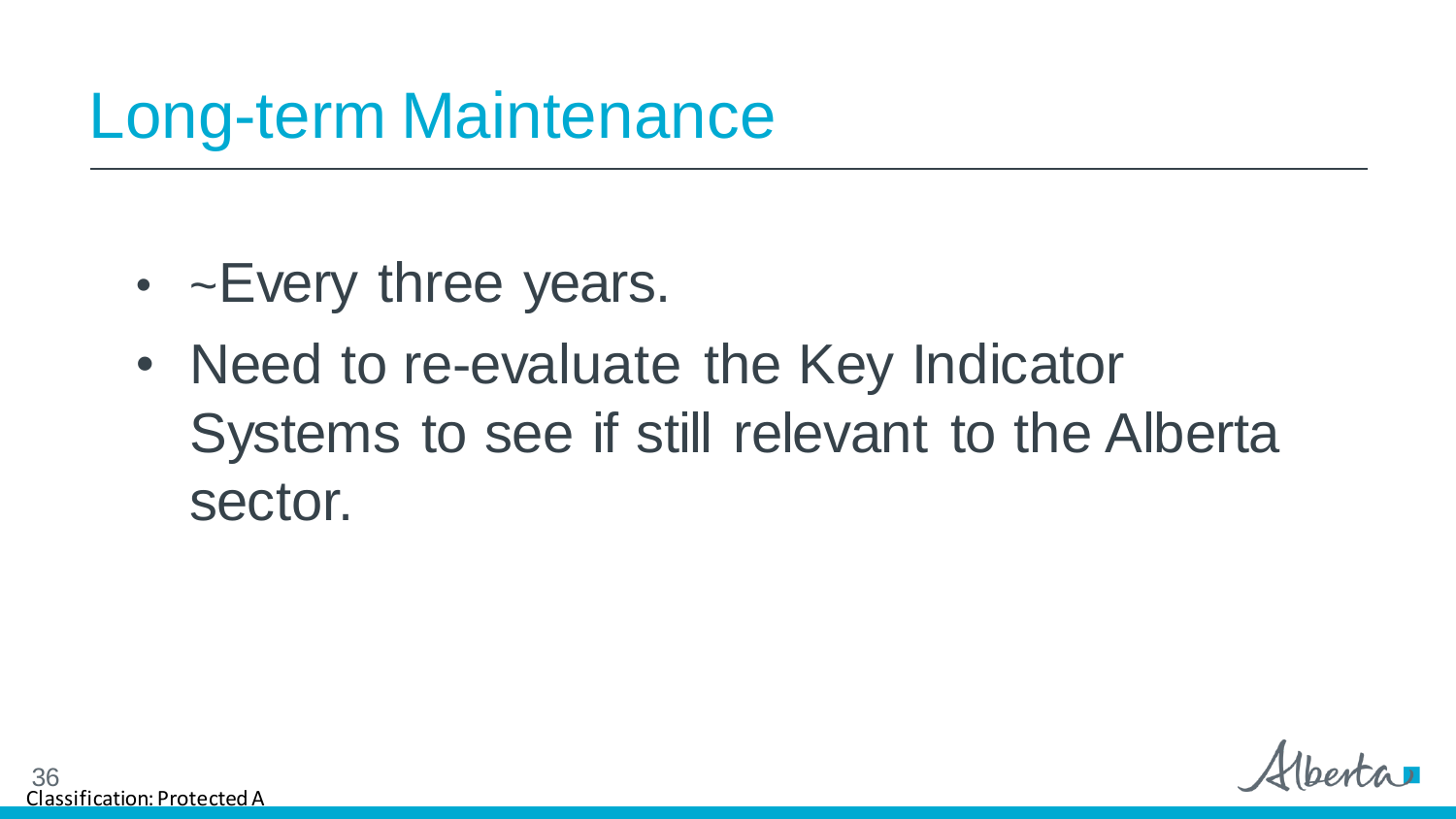### How Does this Impact Practice?

- KIS will not replace practice
- Integration of Practice Framework
	- Using evidence-based tool(s)
	- LOs use their skills and knowledge in ECD

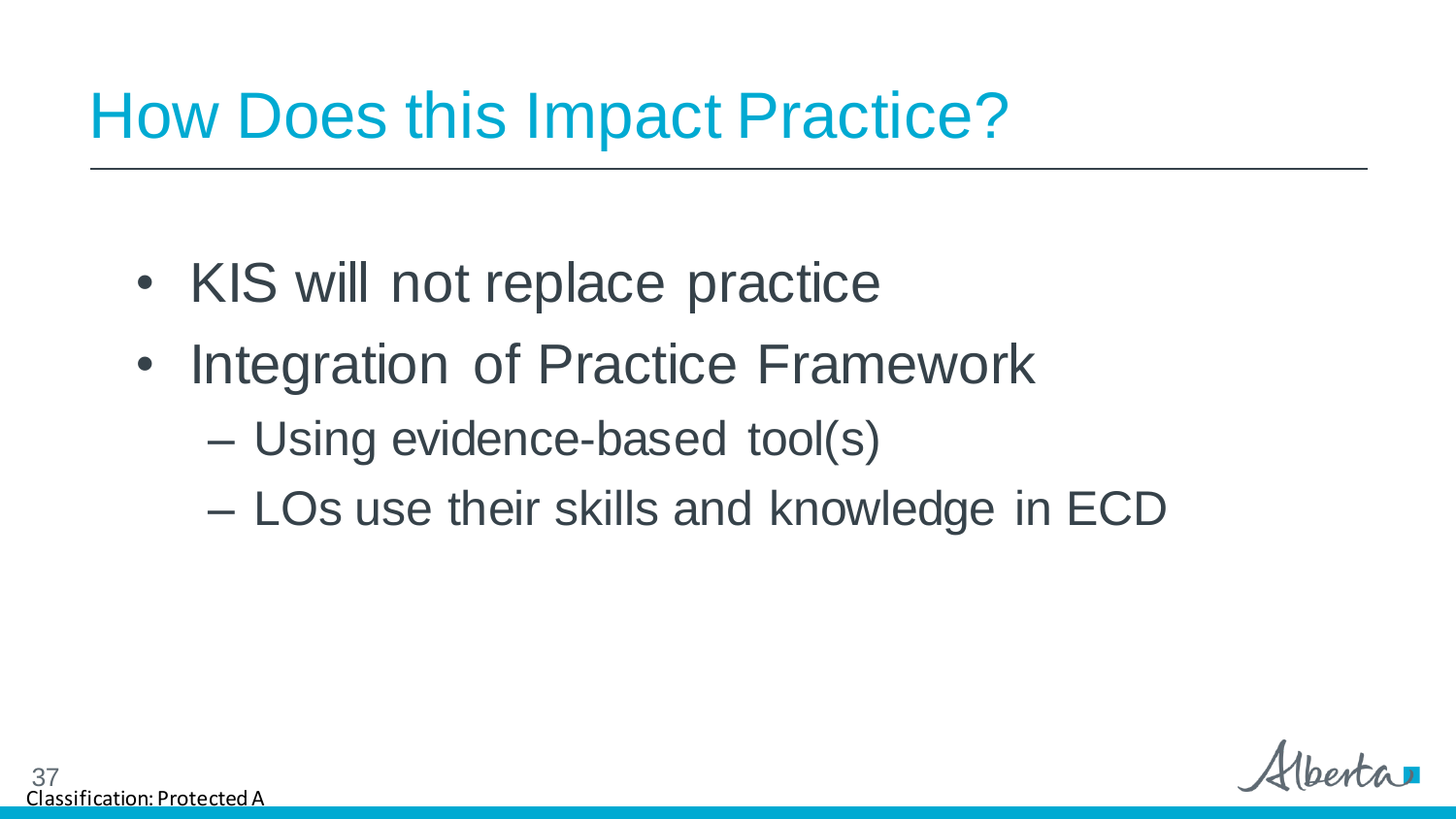

- Information session/PPS for LOs
	- To inform and support the Focus Group process
- Focus Groups implemented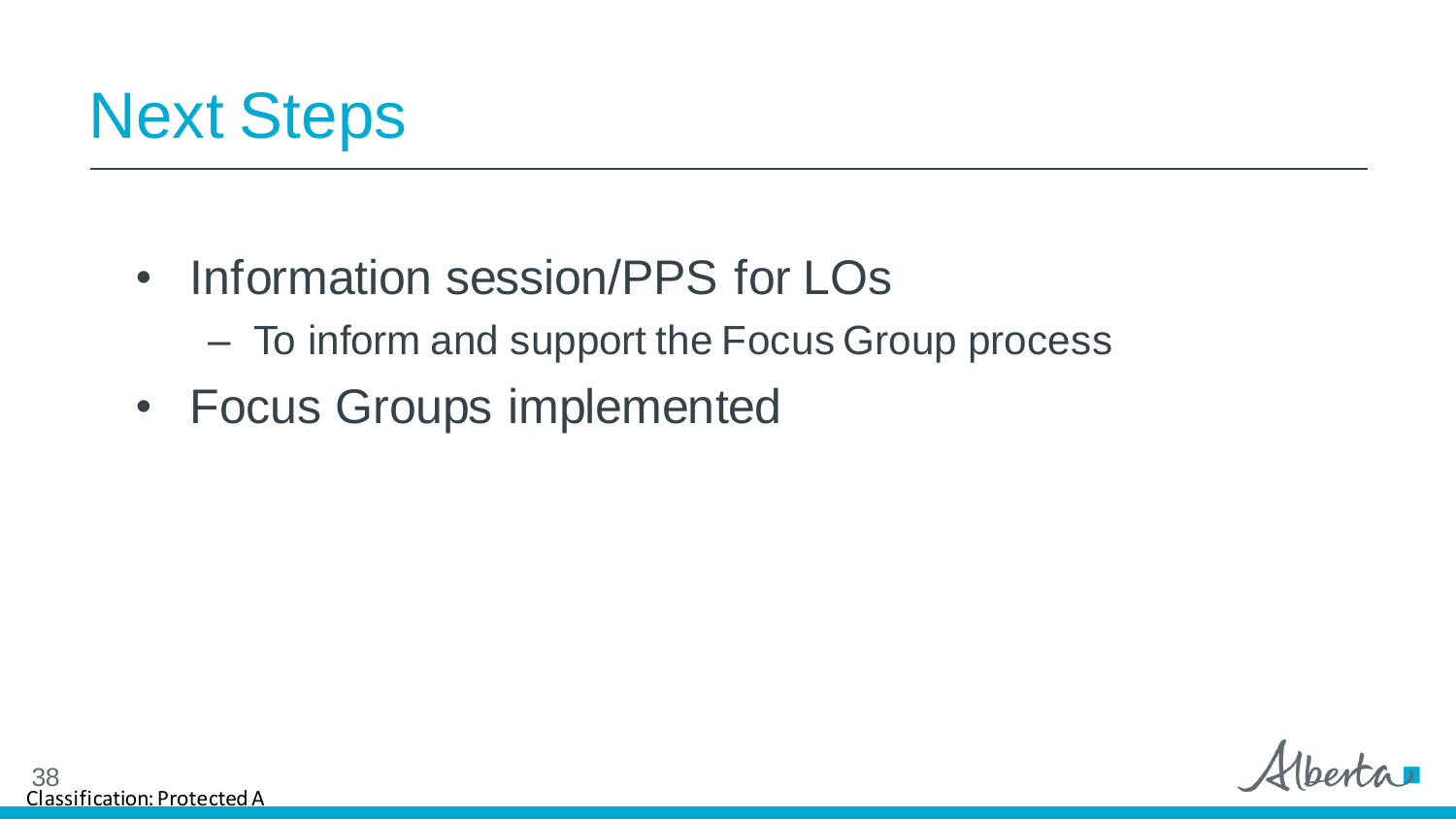

- RIKI- Research Institute for Key Indicators https://rikinstitute.com/
- National Association of Regulatory Administration https://www.naralicensing.org/